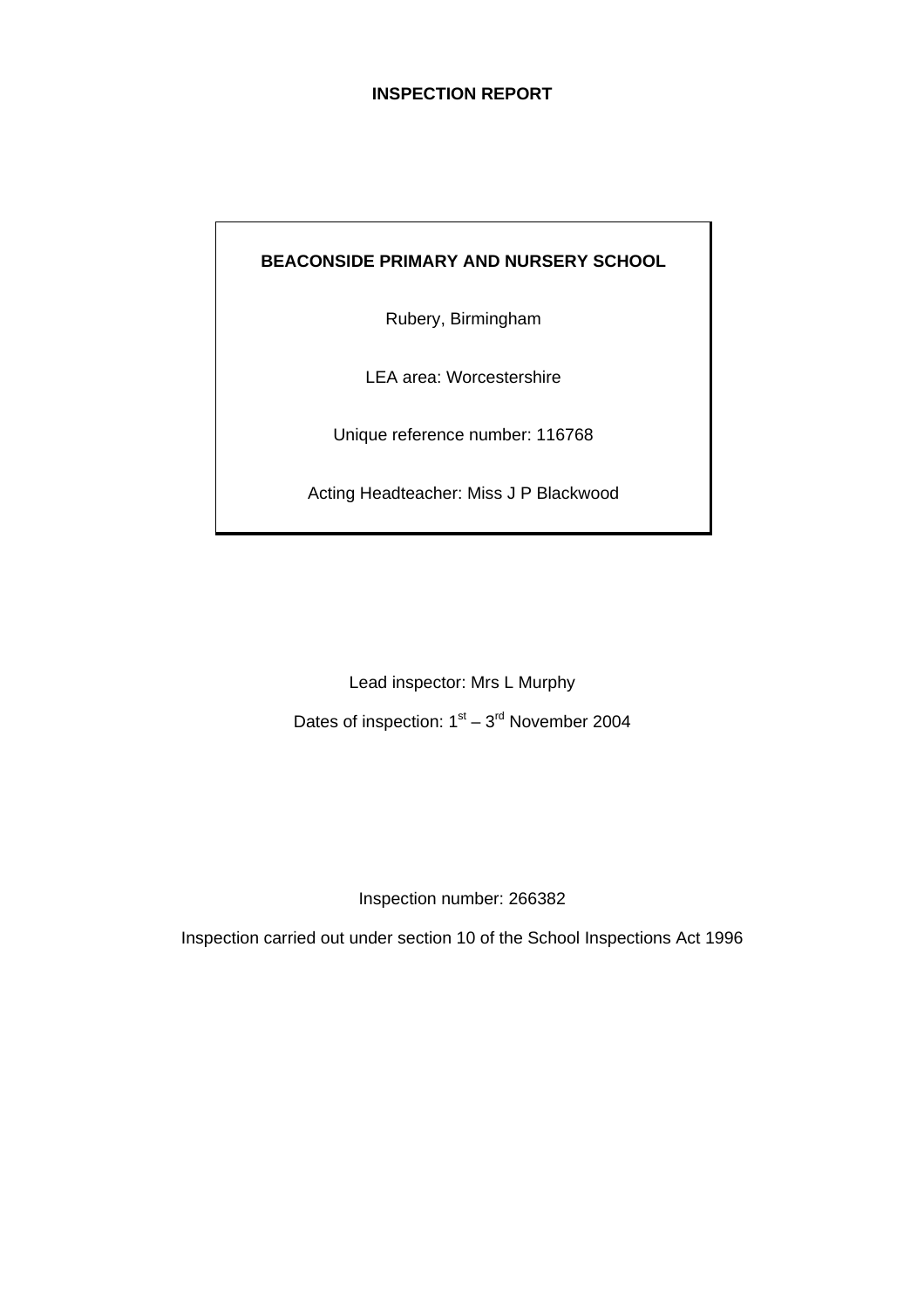#### © Crown copyright 2004

This report may be reproduced in whole or in part for non-commercial educational purposes, provided that all extracts quoted are reproduced verbatim without adaptation and on condition that the source and date thereof are stated.

Further copies of this report are obtainable from the school. Under the School Inspections Act 1996, the school must provide a copy of this report and/or its summary free of charge to certain categories of people. A charge not exceeding the full cost of reproduction may be made for any other copies supplied.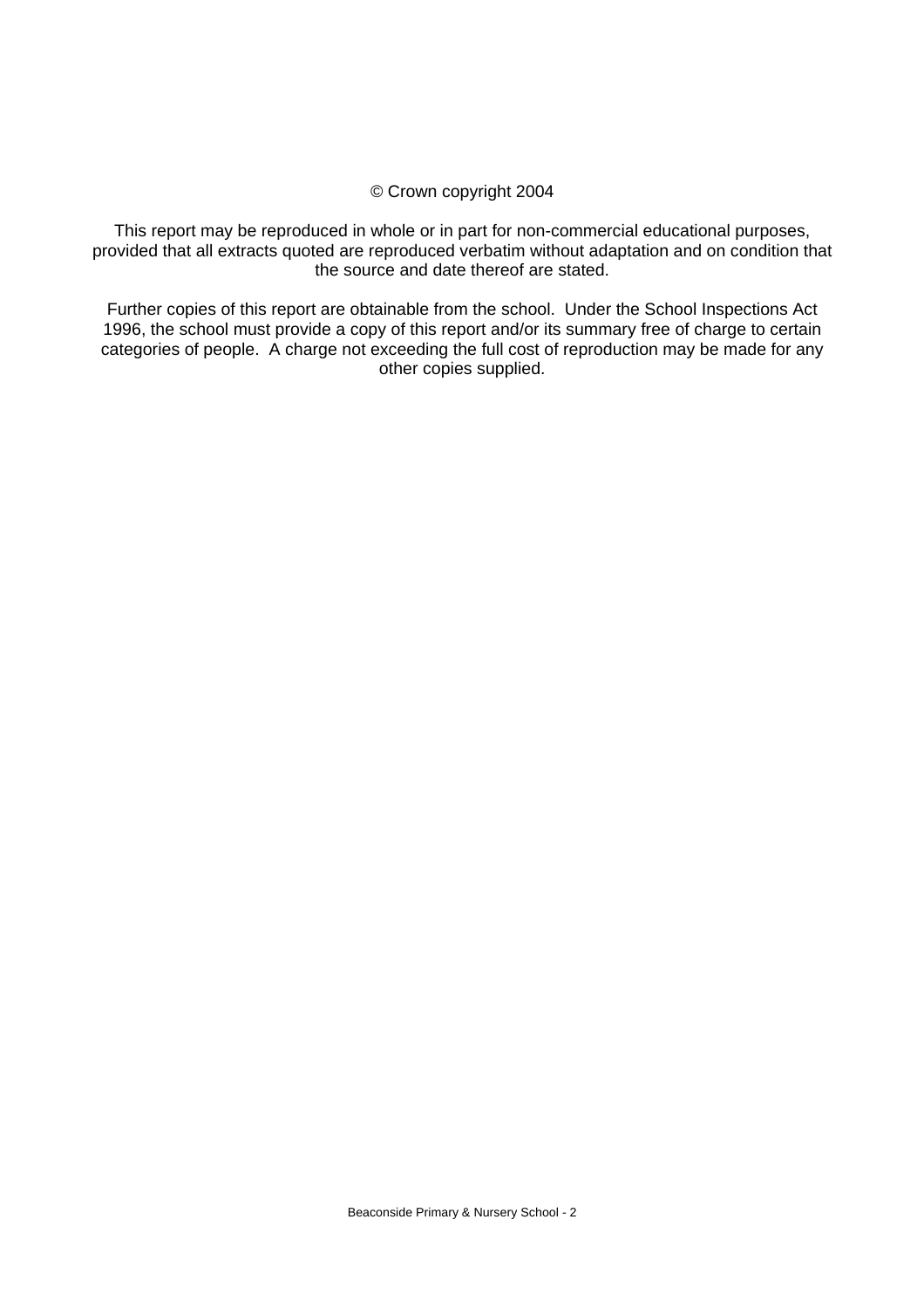# **INFORMATION ABOUT THE SCHOOL**

| Type of school:                                       | Primary                                                                     |
|-------------------------------------------------------|-----------------------------------------------------------------------------|
| School category:                                      | Community                                                                   |
| Age range of pupils:                                  | $3 - 11$                                                                    |
| Gender of pupils:                                     | Mixed                                                                       |
| Number on roll:                                       | 228                                                                         |
| School address:                                       | <b>Hazel Road</b><br>Rubery<br>Rednal<br>Birmingham<br><b>West Midlands</b> |
| Postcode:                                             | <b>B45 9DX</b>                                                              |
| Telephone number:                                     | 0121 4533801                                                                |
| Fax number:                                           | 0121 4576824                                                                |
| Appropriate authority:<br>Name of chair of governors: | The governing body<br>Mr R Bull                                             |
| Date of previous inspection:                          | 7 <sup>th</sup> December 1998                                               |

## **CHARACTERISTICS OF THE SCHOOL**

The school is about the same size as other primary schools and smaller than at the last inspection when it was designated a first and middle school. The school mostly serves the local economically advantaged area of Rubery near Birmingham. A minority of the pupils travel from other parts of the local education authority to attend the specialist facilities which the school provides for able autistic pupils and pupils with hearing impairment. Overall, 28 per cent of the pupils have special educational needs which is above average and higher than at the last inspection. These pupils receive support for social, emotional and moderate; severe; and physical learning needs. Sixteen pupils have a Statement of Special Educational Need which is well above average nationally. The majority of the pupils are White-British with a very small proportion of pupils of mixed heritage. There are no pupils who speak English as an additional language. The pupils' attainment when they start school is average. An acting headteacher has been in post for one year and a substantive headteacher has been appointed for January 2005. The school received a school achievement award in 2002.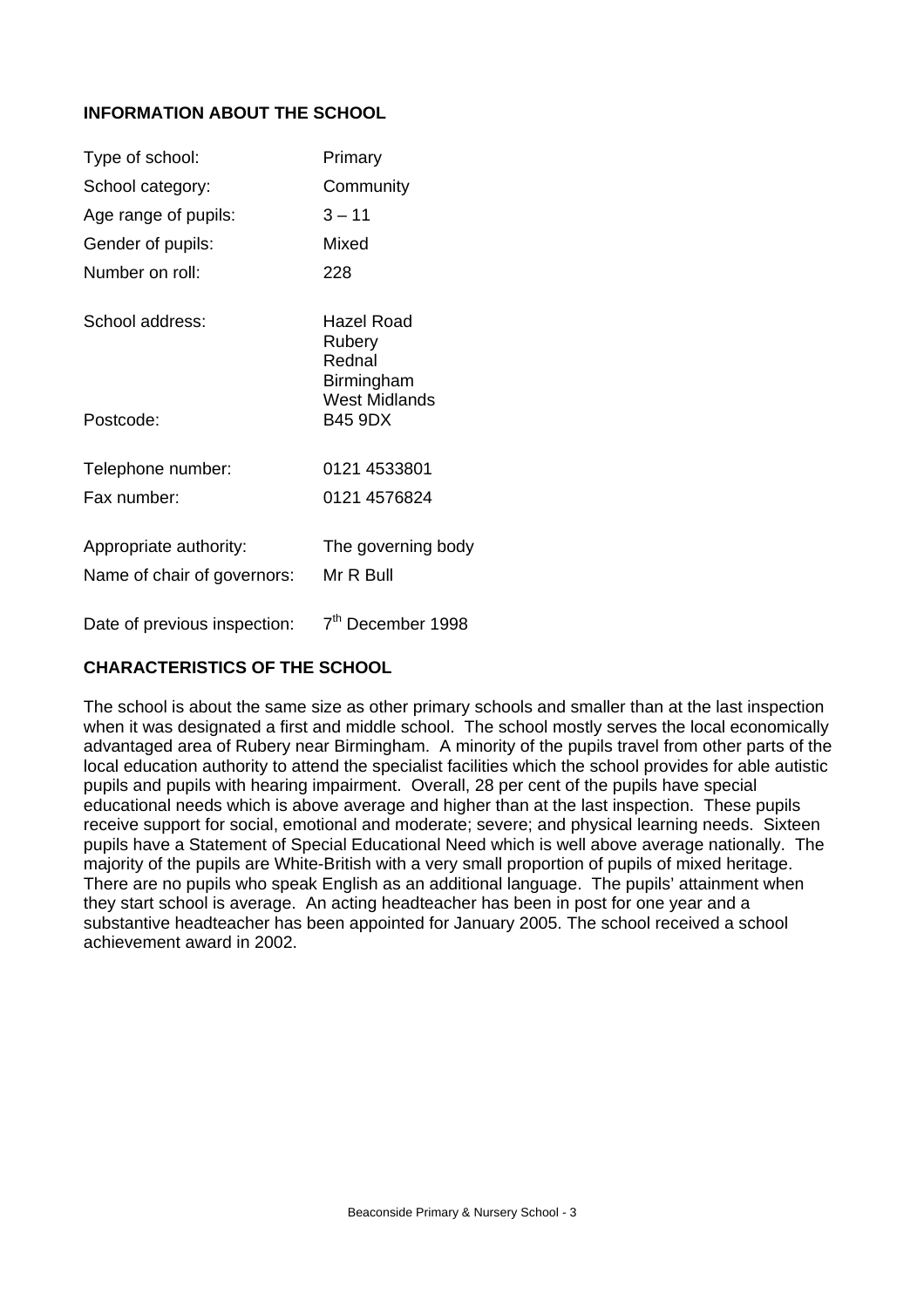# **INFORMATION ABOUT THE INSPECTION TEAM**

| Members of the inspection team |                |                | <b>Subject responsibilities</b>                                                                                                      |
|--------------------------------|----------------|----------------|--------------------------------------------------------------------------------------------------------------------------------------|
| 16173                          | Mrs L Murphy   | Lead inspector | Art and design, design and technology<br>and physical education.                                                                     |
| 8810                           | Mr H Allen     | Lay inspector  |                                                                                                                                      |
| 32747                          | Mrs K Faulkner | Team inspector | Mathematics, information and<br>communication technology, personal,<br>social and health education and<br>special educational needs. |
| 10269                          | Mr D Figures   | Team inspector | English, geography and music                                                                                                         |
| 25376                          | Mrs L Alvy     | Team inspector | Foundation Stage and religious<br>education.                                                                                         |
| 2607                           | Mr B Griffiths | Team inspector | Science and history                                                                                                                  |

The inspection contractor was:

Penta International Limited

 Upperton House The Avenue Eastbourne East Sussex BN21 3YB

Any concerns or complaints about the inspection or the report should be made initially to the inspection contractor. The procedures are set out in the leaflet *'Complaining about Ofsted Inspections'*, which is available from Ofsted Publications Centre (telephone 07002 637833) or Ofsted's website (www.ofsted.gov.uk).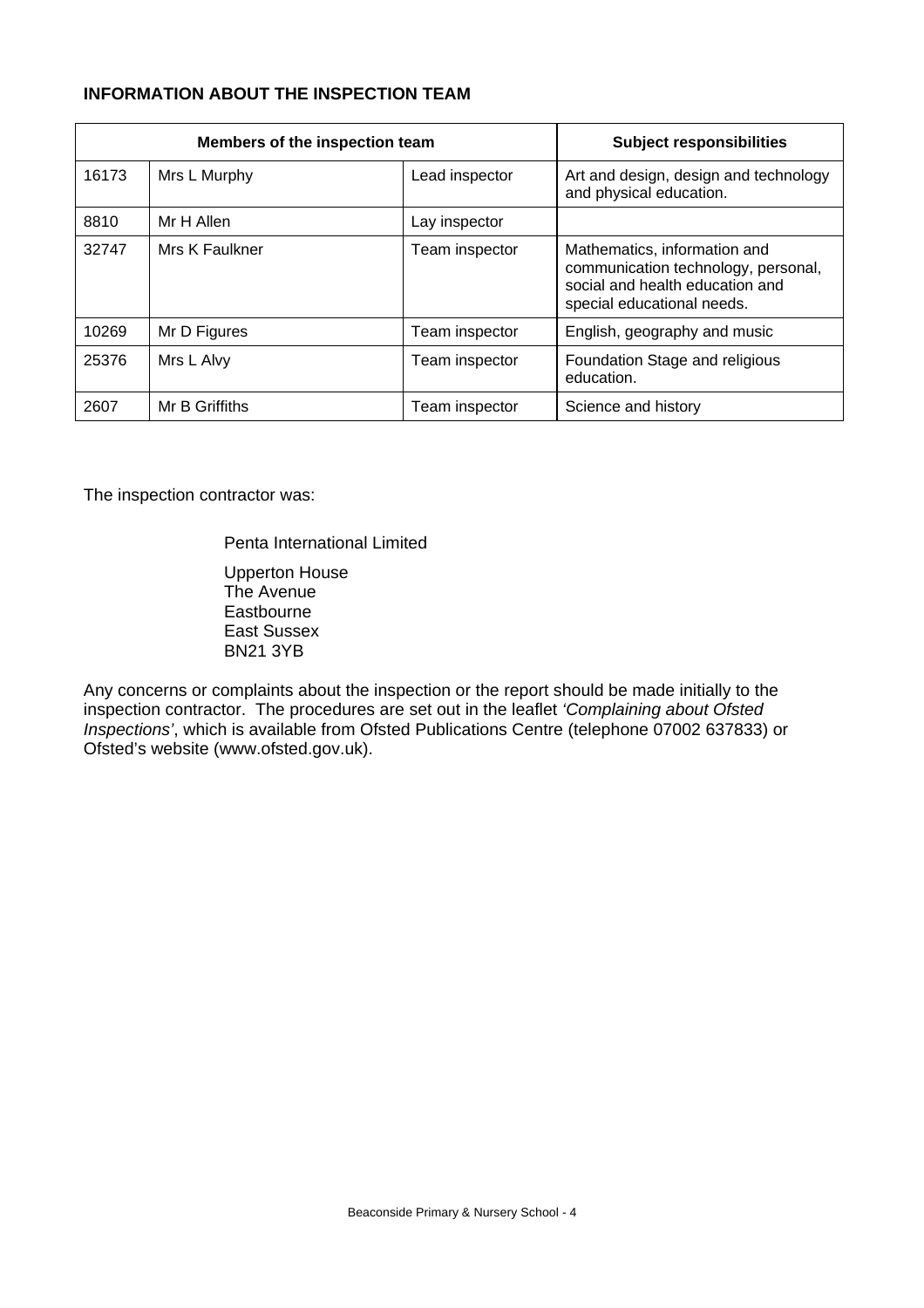## **REPORT CONTENTS**

|                                                                                                                                                                    | Page |
|--------------------------------------------------------------------------------------------------------------------------------------------------------------------|------|
| <b>PART A: SUMMARY OF THE REPORT</b>                                                                                                                               | 6    |
| <b>PART B: COMMENTARY ON THE MAIN INSPECTION FINDINGS</b>                                                                                                          |      |
| <b>STANDARDS ACHIEVED BY PUPILS</b>                                                                                                                                | 9    |
| Standards achieved in areas of learning and subjects                                                                                                               |      |
| Pupils' attitudes, values and other personal qualities (ethos)                                                                                                     |      |
| <b>QUALITY OF EDUCATION PROVIDED BY THE SCHOOL</b>                                                                                                                 | 12   |
| Teaching and learning<br>The curriculum<br>Care, guidance and support<br>Partnership with parents, other schools and the community                                 |      |
| <b>LEADERSHIP AND MANAGEMENT</b>                                                                                                                                   | 17   |
| PART C: THE QUALITY OF EDUCATION IN AREAS OF LEARNING AND<br><b>SUBJECTS</b><br>AREAS OF LEARNING IN THE FOUNDATION STAGE<br><b>SUBJECTS IN KEY STAGES 1 AND 2</b> | 20   |
| PART D: SUMMARY OF THE MAIN INSPECTION JUDGEMENTS                                                                                                                  | 33   |
|                                                                                                                                                                    |      |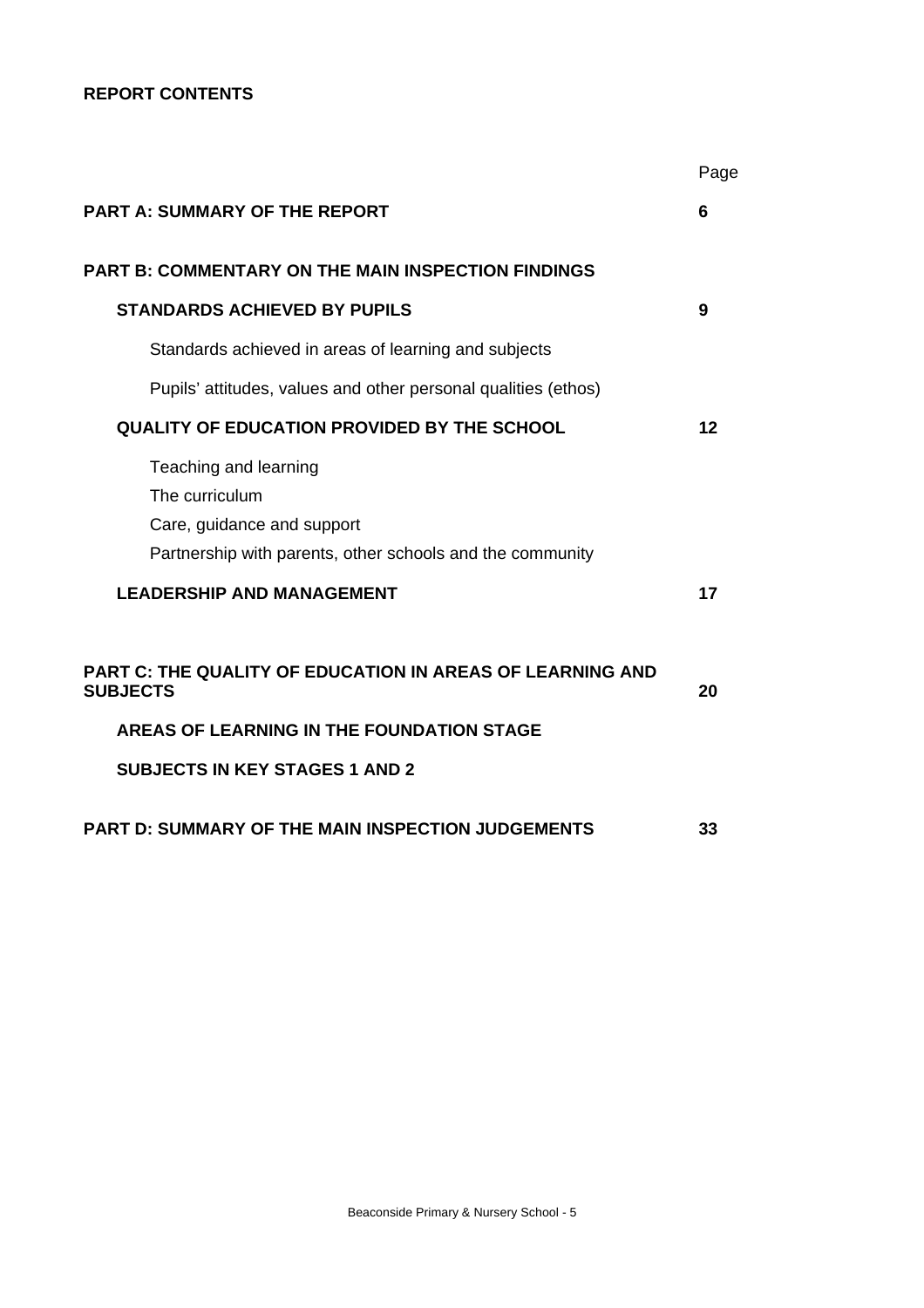# **PART A: SUMMARY OF THE REPORT**

# **OVERALL EVALUATION**

This school is **ineffective** and is failing to provide an acceptable level of education for its pupils. Even though the pupils start school with average levels of attainment they leave with below average standards at Year 6. Though the ethos of the school is very supportive of its pupils socially there is significant underachievement of the pupils in Year 3 to Year 6. The quality of teaching and learning is variable and unsatisfactory overall. The quality of leadership and management including governance is unsatisfactory because insufficient action has been taken to address the underachievement that has been evident over a number of years. The school provides unsatisfactory value for money.

The school's main strengths and weaknesses are:

- The pupils achievement in Year 3 to Year 6 is unsatisfactory;
- standards in English, science and art and design are below average at Year 6;
- the provision in the nursery and reception classes is good and the children achieve well;
- standards are above average at Year 2 in reading, speaking, mathematics and art and design; they are above those expected of pupils the same age at Year 6 in physical education;
- the pupils who have special educational needs achieve well because they are fully included in the school and their needs are met effectively;
- unsatisfactory leadership and management means that monitoring and evaluation of the school's work are weak and as a result unsatisfactory teaching has not been addressed;
- arrangements for assessing the pupils' work are unsatisfactory in Years 1 to 6;
- the pupils' very good attitudes and behaviour shine through because of very good provision for their moral and social development and good provision for their personal development;
- the care and welfare given to the pupils is good and the school has good links with parents and the community.

Improvement since the last inspection has been unsatisfactory. Standards have declined in English, mathematics, science and religious education. The pupils' achievement has also declined from good to unsatisfactory. There has been deterioration in the quality of teaching and in leadership and management. The key issues from the last inspection have not been tackled sufficiently well so that assessment of pupils' learning is still a weakness and the school does not always provide a daily act of worship for all the pupils. The full range of information and communication technology is now taught in Year 1 and Year 2 and the national system for performance management is implemented. Other issues have been dealt with so that standards have risen in Year 2 in design and technology, the pupils' behaviour has improved well and information for parents meets requirements.

In accordance with section 13(7) of the School Inspections Act 1996 I am of the opinion, and HMCI agrees, that special measures are required in relation to this school.

| <b>Results in National</b><br>Curriculum tests at the end |      | similar schools |      |      |
|-----------------------------------------------------------|------|-----------------|------|------|
| of Year 6, compared with:                                 | 2002 | 2003            | 2004 | 2004 |
| English                                                   |      |                 |      |      |
| mathematics                                               |      |                 |      |      |
| science                                                   |      |                 | B    |      |

# **STANDARDS ACHIEVED**

*Key: A - well above average; B – above average; C – average; D – below average; E – well below average Similar schools are those whose pupils attained similarly at the end of Year 2. .*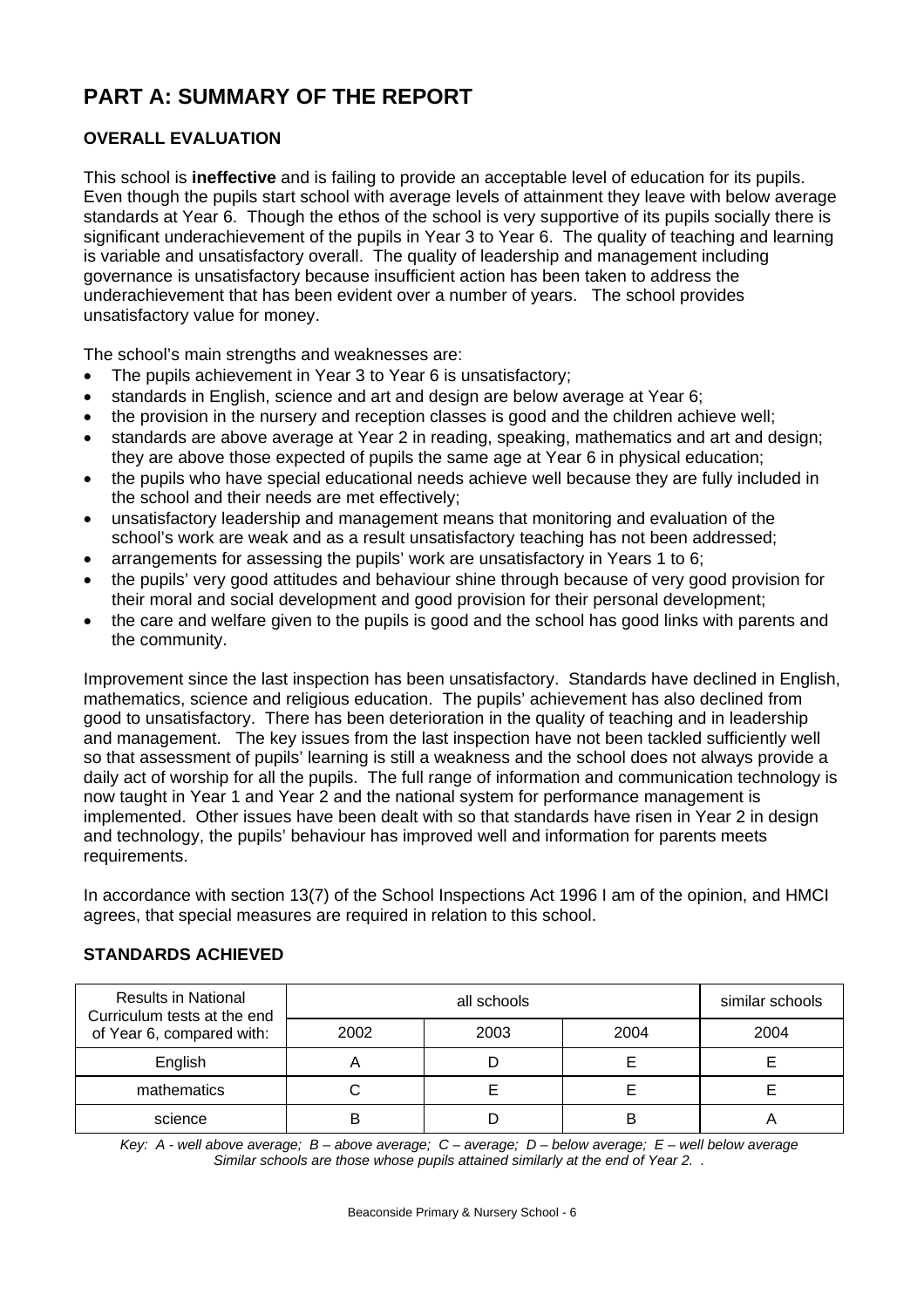The pupils' achievement is **unsatisfactory** because a decline in standards at Year 6 has gone unchecked. The performance of the current Year 6 is overall below average. This shows a significant decline from when these pupils where in Year 2 and their performance was at an average level. A decline in the pupils' relative performance also occurred in 2002 and 2003. As a result the pupils' achievement is unsatisfactory in Year 3 to Year 6. The children achieve well in the Foundation Stage and satisfactorily in Year 1 to Year 2. The pupils who have special educational needs, including those based in the able autistic unit, achieve well and regularly meet the targets set for them in their individual educational plans.

By the end of the reception year the children are likely to exceed the goals children are expected to reach by the end of the Foundation Stage in all areas of learning. At Year 2 standards are above average in reading, speaking and mathematics. At this stage standards are also above expectation in art and design. In other subjects and in writing standards are at an average level. Standards at Year 6 are below average in English and science. They are below the nationally expected level in art and design and above this level in physical education. In other subjects, including mathematics the pupils reach the level expected for their ages. The school's targets in English and mathematics have not been met for the last two years.

The pupils' personal qualities, including their spiritual, moral, social and cultural development are **good.** Of particular note is the very good provision for the pupils' moral and social development. As a result of this the pupils have very good attitudes to their learning and behave very well. The rate of the pupils' attendance is satisfactory.

## **QUALITY OF EDUCATION**

The quality of education provided by the school is **unsatisfactory.** The quality of teaching and learning is **unsatisfactory** overall but it varies much between subjects and classes. It is good in the nursery and reception classes and good for those pupils who have special educational needs.It is satisfactory in Year 1 to Year 2. It is mostly in Year 3 to Year 6 where significant fluctuations in the quality of teaching and learning are very evident. They range from very good teaching through to a significant proportion that is unsatisfactory. The curriculum is satisfactory and well enriched through visits and visitors. The care and welfare the school provides for the pupils is good and there are effective partnerships with parents, other schools and the community.

## **LEADERSHIP AND MANAGEMENT**

The leadership and management are **unsatisfactory.** The leadership is committed to including all pupils in the life of the school well and in establishing good role models for other staff and pupils. However, the school lacks clear educational direction in terms of leading the teaching and the curriculum. The self-evaluation and the monitoring of the school's performance are unsatisfactory though financial planning is good. The governing body have a sound understanding of the strengths and weaknesses of the school but have not challenged senior managers well enough to tackle the underachievement.

# **PARENTS' AND PUPILS' VIEWS OF THE SCHOOL**

The parents are generally positive in their support for the ethos of the school and for most other aspects of school life. Parents judged there to be insufficient communication between parents and staff though the inspection found communication to be effective. Parents at the meeting held prior to the inspection rightly had some concerns over the progress that children make. The pupils find the school supportive of their personal development and say that the teachers treat them with fairness and listen to their ideas. Two thirds of the pupils say that lessons are interesting and fun.

## **IMPROVEMENTS NEEDED**

The most important things the school should do to improve are:

Beaconside Primary & Nursery School - 7 • improve the achievement of the pupils in Years 3 to 6 so that standards are raised;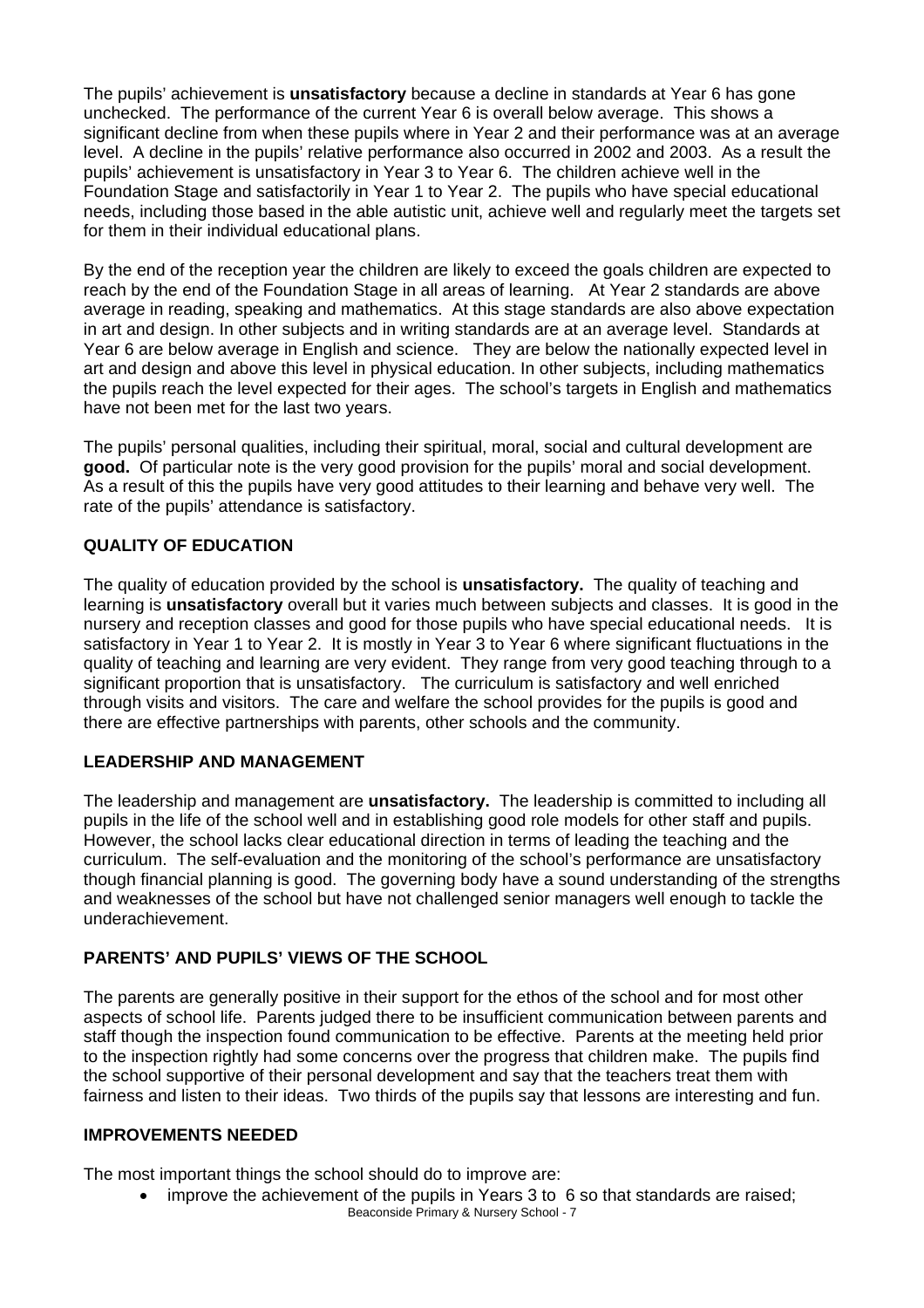- address the variable quality of teaching to bring it up to the level of the best and improve assessment and its use;
- improve the quality of leadership and management at all levels.

and, to meet statutory requirements:

- provide a daily act of worship for all pupils; and
- implement the Disability Discrimination Act of 1995.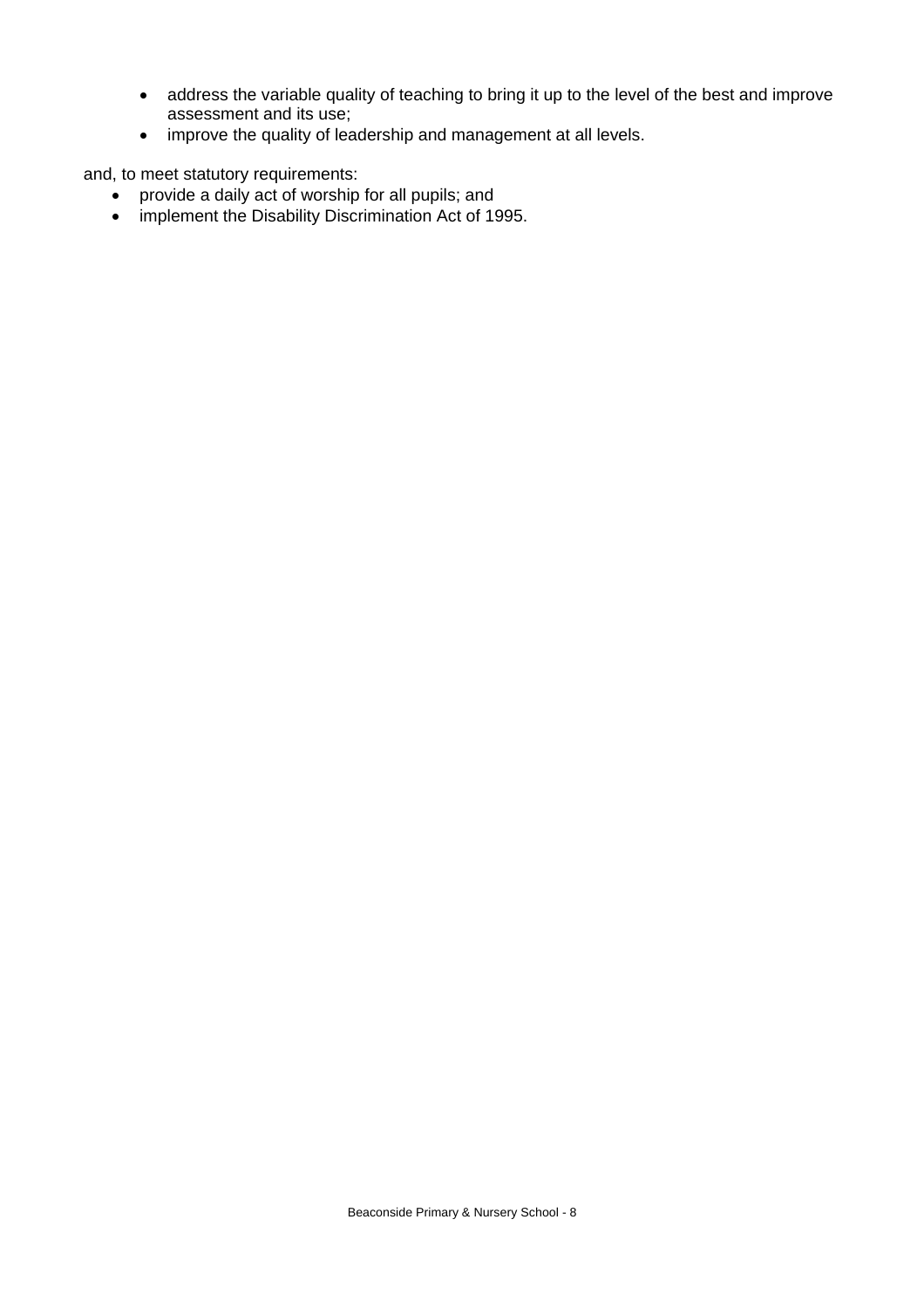# **PART B: COMMENTARY ON THE INSPECTION FINDINGS**

# **STANDARDS ACHIEVED BY PUPILS**

## **Standards achieved in areas of learning and subjects**

Standards achieved by the pupils are unsatisfactory. Achievement in the Foundation Stage is good, in Years 1 and 2 it is satisfactory, but for the pupils in Years 3 to 6 it is unsatisfactory. Standards are below average overall at Year 6 despite being above average at Year 2.

## **Main strengths and weaknesses**

- The pupils in Year 3 to Year 6 are underachieving;
- standards are below average in English and science and average in mathematics at Year 6;
- achievement is good for the children in the nursery and reception classes and for those pupils who have special educational needs;
- the school does not build well enough on the pupils' very good attitudes and behaviour to promote their learning.

## **Commentary**

1. The school has been aware for some time of the unsatisfactory achievement in Year 3 to Year 6 but has been slow to tackle it. The main reasons for the underachievement are:

- a lack of clear direction from the leadership of the school;
- unsatisfactory systems for assessment;
- a lack of clarity in the systems for tracking the pupils' attainment and for identifying gender differences in attainment;
- lesson planning that does not always take sufficient account of the pupils' levels of attainment or their different needs; and
- unsatisfactory provision for the pupils who are gifted and talented.

2. In marked contrast, the pupils who have special educational needs, whether based in the able autistic unit or in the mainstream, achieve well because of the expertise in the specialist teaching. Staff are skilled at working alongside other adults to share their skills of teaching pupils who have hearing impairment or who are able autistic so that team work plays a strong part in these pupils' good achievement. This is based on clear planning and effective individual educational plans for the pupils.

3. Children in the Foundation Stage also achieve well and most are on course to exceed the national goals for early learning by the time they enter Year 1. Effective planning in the Foundation Stage supports consistently good quality teaching that develops effective links between each of the areas of learning and consequently the children achieve well because their learning is seamless. These carefully planned opportunities effectively support future work in the subjects of the National Curriculum.

4. In terms of the school's results in the national tests in 2004 for the pupils in Year 2 the picture shows that the above average levels on entry to Year 1 were built upon well so that the pupils attained well above average in writing and mathematics and above average in reading. The present Year 2 pupils are working at an above average level in speaking, reading, and mathematics and an average level in writing even though the age group has a larger proportion than usual of pupils who have special educational needs. The pupils' achievement is satisfactory because the standards on entry to Year 1 are being built on soundly.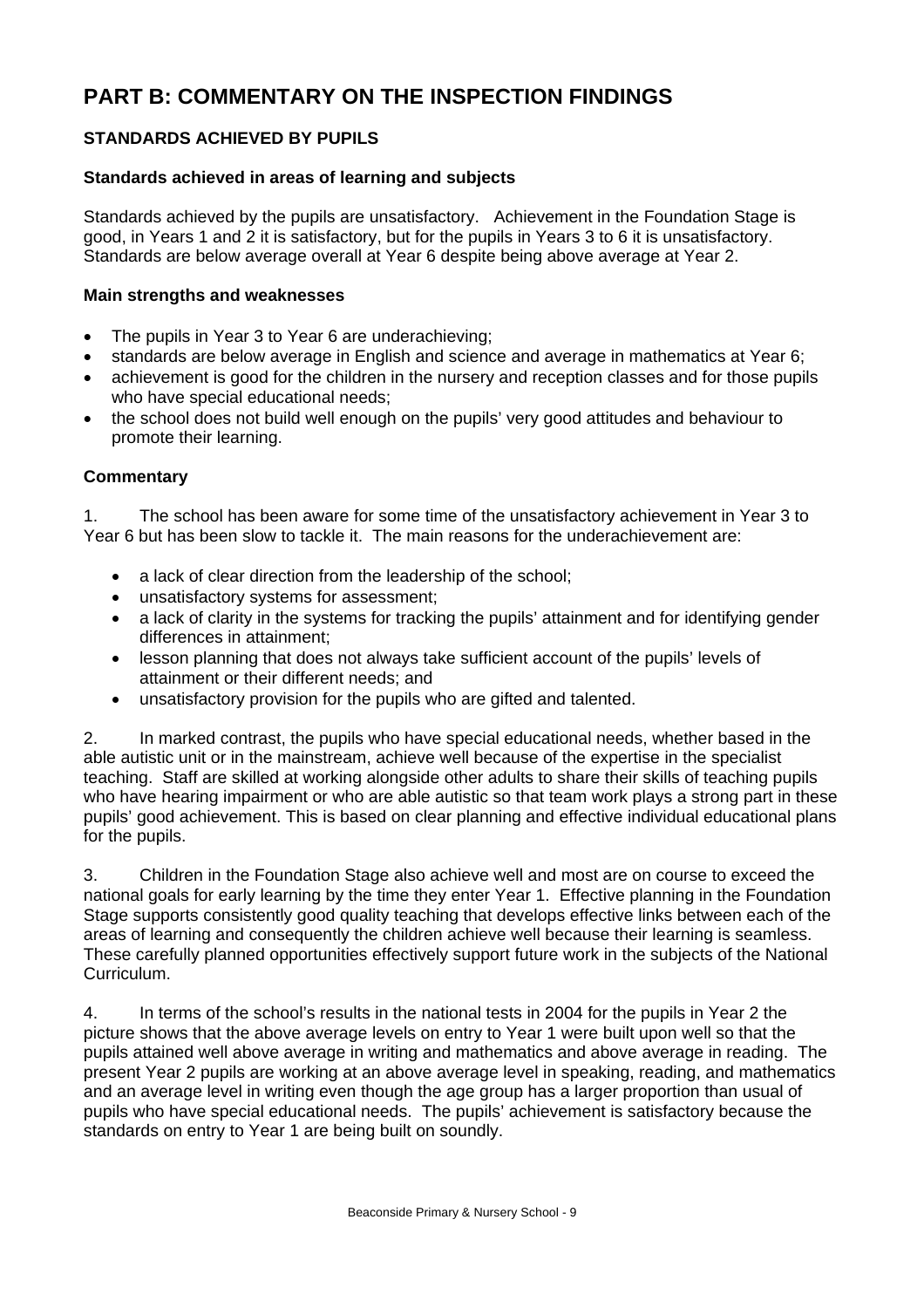| Standards in: | School results | National results |
|---------------|----------------|------------------|
| reading       | 16.9 (15.9)    | 15.8 (15.7)      |
| writing       | 16.5(15.7)     | 14.6 (14.6)      |
| mathematics   | 17.8(16.6)     | 16.2(16.3)       |

#### *Standards in national tests at the end of Year 2 – average point scores in 2004*

*There were 26 pupils in the year group. Figures in brackets are for the previous year* 

5. A weaker picture is evident at Year 6. In 2004 the school's results in the national tests were well below average nationally in English and mathematics which showed a significant decline from 2002 when they were above average overall. In 2004 very few pupils attained at a level higher than expected for their age in English and mathematics and at the other end of the scale a significant proportion did not reach the level expected. In science standards were above average nationally but this level has not been maintained. The school has not taken sufficient action to tackle differences in the pupils' attainment by gender. Records show that the girls are regularly out performing boys in English at Year 6.

#### *Standards in national tests at the end of Year 6 – average point scores in 2004*

| Standards in: | School results | National results |
|---------------|----------------|------------------|
| English       | 24.6 (26.5)    | 26.9(26.8)       |
| mathematics   | 25.3(25.1)     | 27.0(26.8)       |
| science       | 29.8 (27.5)    | 28.6 (28.6)      |

*There were 32 pupils in the year group. Figures in brackets are for the previous year* 

6. Standards as judged by the inspection are below average in English and science and broadly average in mathematics at Year 6. Intensive support for numeracy has been provided by the local education authority. This has included extra training for staff and a review of how calculation is taught and is beginning to improve the pupils' attainment in this respect. Even so, standards in mathematics in other year groups are not so strong. Insufficient use is made of additional strategies in literacy and numeracy to support the pupils who need an extra boost to their learning. As a result, the pupils' particular needs are not addressed early enough to enable them to achieve full success. Because of a lack of monitoring by senior staff and lack of robust systems to track pupils' progress and assess their learning needs, standards can rise and fall without the school knowing the cause. The school has not got a clear picture of the pupils who have special gifts or talents and so their needs are insufficiently met.

7. The pupils are very keen to learn and they behave very well even when the teaching lacks challenge. This was the case, for example, in a lesson in art and design where, though expectations were low for the pupils in Year 6, they made the most of what was on offer. The strong ethos is not used to underpin the pupils' achievement sufficiently well. In part, as a result, in art and design standards are below those expected nationally at Year 6. An example of where pupils' attitudes and behaviour are built on well is in physical education and in this subject standards are above the national expectation at Year 6.

# **Pupils' attitudes, values and other personal qualities (ethos)**

Pupils' attitudes to work and their behaviour are very good. Attendance and punctuality are satisfactory. Pupils' spiritual, moral, social and cultural development is good overall; it is very good for moral and social development and satisfactory for spiritual and cultural development.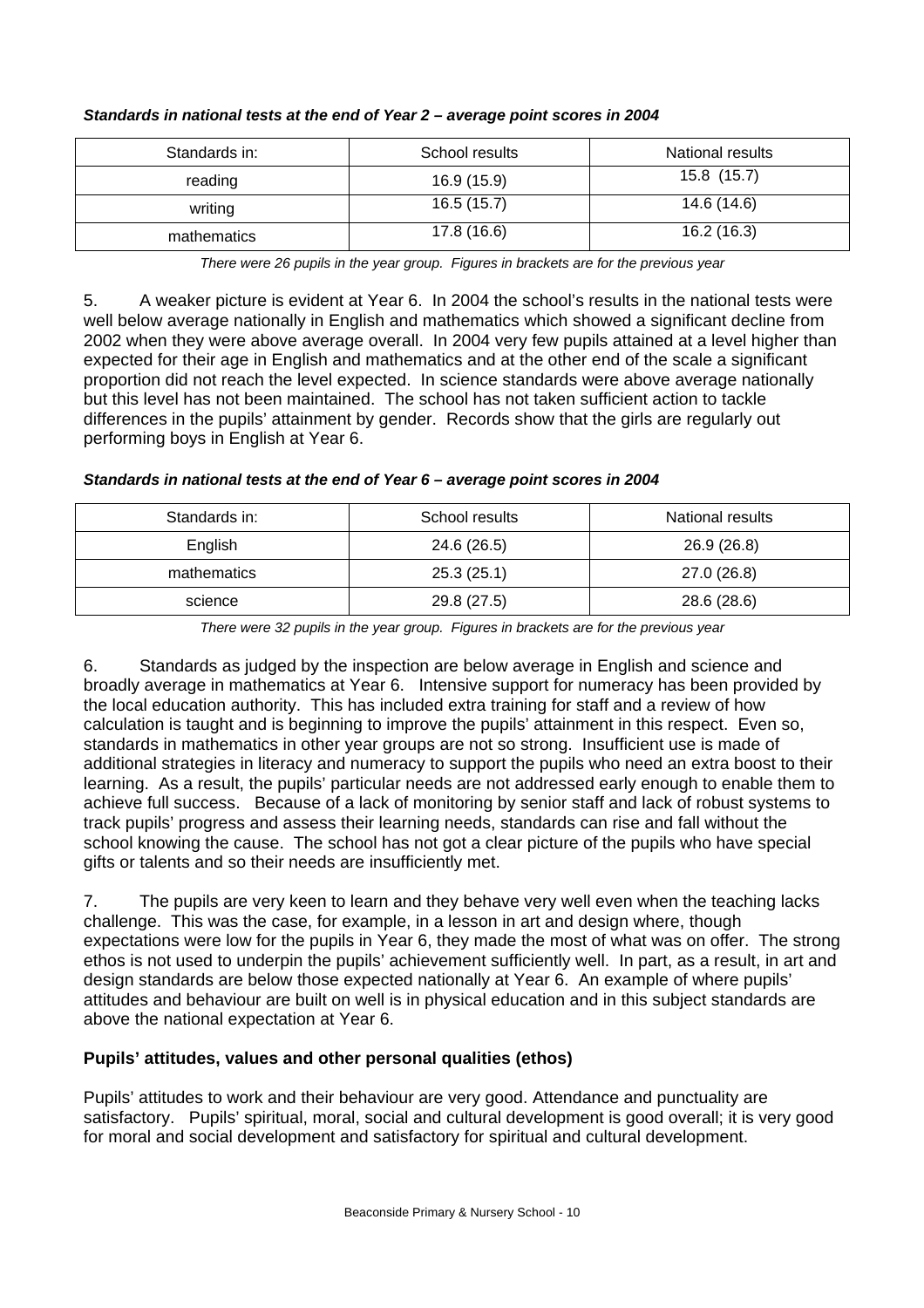## **Main strengths and weaknesses**

- Pupils have very positive attitudes to their work;
- the school sets high standards for pupils' conduct and the pupils behave very well;
- there are very good relationships between pupils;
- the pupils' understanding of our multi-cultural society is underdeveloped.

## **Commentary**

## **Attendance**

#### *Attendance in the latest complete reporting year (%)*

| Authorised absence |    | Unauthorised absence |     |
|--------------------|----|----------------------|-----|
| School data        |    | School data          | J.4 |
| National data      | 5. | National data        | 0.4 |

*The table gives the percentage of half days (sessions) missed through absence for the latest complete reporting year.*

8. The school has good procedures in place to monitor pupils' attendance and follows up the few incidents of poor attendance or unauthorised absence mostly caused by a very small number of families. Because parents and carers support the school well by ensuring their children attend regularly the rate of authorised absence has fallen which represents an improvement from the previous year. The rate of the pupils' attendance has been maintained since the last inspection.

9. The school has done well to improve on the good standards of pupils' behaviour reported at the time of the last inspection. Pupils are considerate of others at all times and their very good behaviour ensures there are few accidents when they have to negotiate the many steps and doorways when moving from the different site levels. The school has very good procedures in place that ensure that pupils' positive behaviour is encouraged, acknowledged and rewarded. There have been no exclusions.

10. Well-established rules and routines are used effectively from when the children start in the nursery so that the children understand what is expected of them. Very good relationships between parents and staff ensure that they work together effectively to encourage a positive start to school life. Consequently, the children have very good attitudes to learning in the nursery and reception classes.

11. In Year 1 to Year 6 the pupils' attitudes to work have improved from the good standards seen during the last inspection and are now very good. Pupils enjoy coming to school and respond very well when good teaching challenges them. They are always eager to answer questions and clearly enjoy learning new things. Teachers and teaching assistants help improve the pupils' confidence by ensuring their efforts are acknowledged and successes celebrated. Even when pupils do not find lessons interesting they try their best not to distract others.

12. Pupils are very eager to take on responsibilities. Even the youngest children collect and return class registers to the office and pupils willingly take on more and more duties as they get older. For example, pupils in Year 5 and Year 6 run the library. This responsible attitude and insistence of most class teachers that pupils do as much for themselves as possible ensures pupils are able to contribute appropriately to group work in lessons. They have the confidence to address groups of other pupils though when speaking to a larger audience they are less confident.

13. The good standard of pupils' spiritual, moral, social and cultural development has been maintained since the last inspection. Assemblies mostly successfully give pupils time for reflection and set the tone for the day. Pupils are continually challenged to consider and reflect on moral issues including drugs misuse, healthy eating, recycling and people who are less advantaged. As a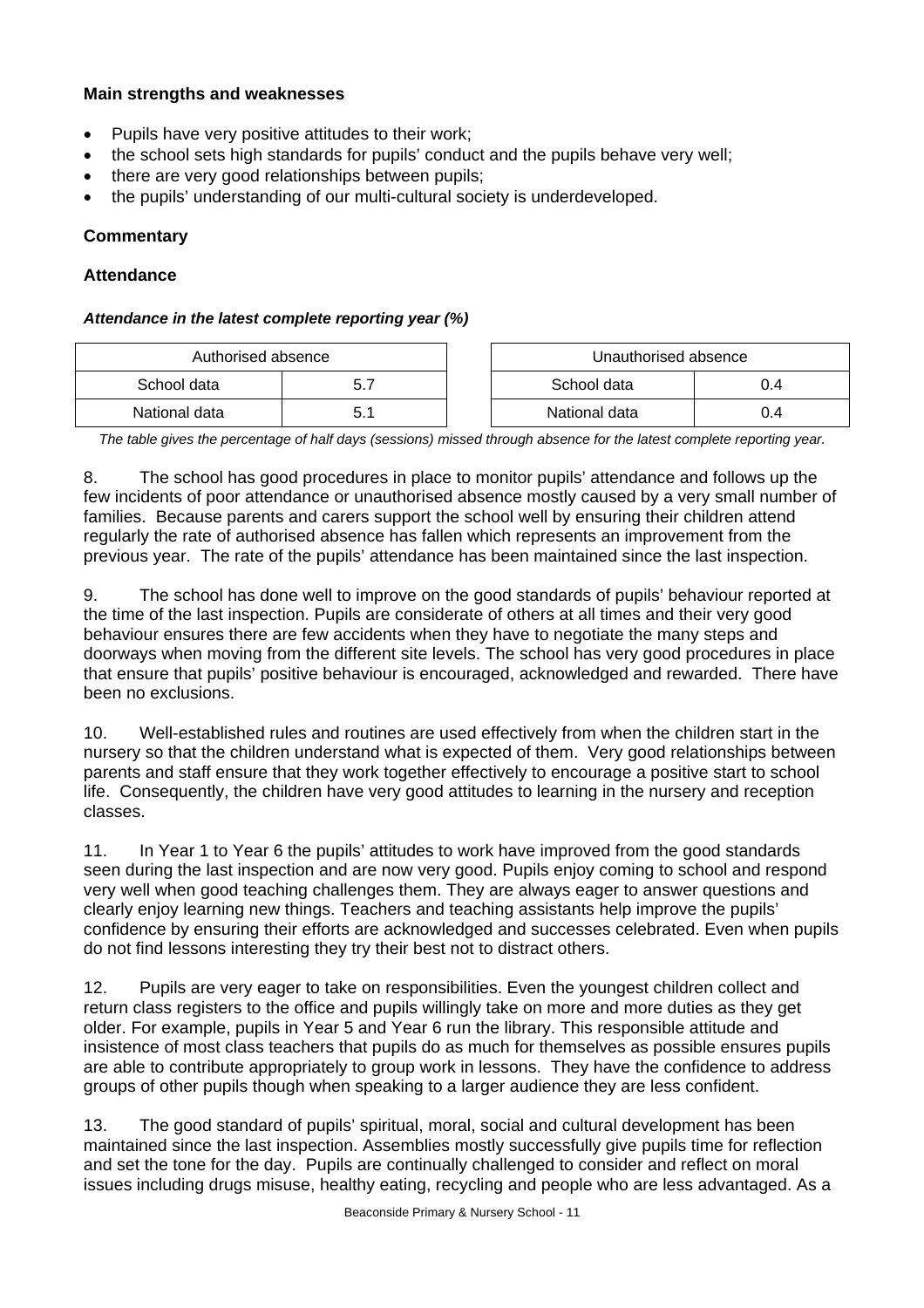result, the pupils have a very good understanding of right from wrong and are able to form opinions for themselves on many social issues. Pupils are aware there are many who are less fortunate than themselves and often take part in fundraising for good causes.

14. Pupils understand well the responsibilities of living in their school community and are proud to belong to Beaconside School. The successful inclusion of pupils who have special educational needs including many able autistic and hearing impaired children is something everyone at the school has high on their agenda. This means that pupils are integrated into the mainstream classes well.

15. Pupils have an understanding of the local community, its history and culture. Through lessons they gain an understanding of the cultures and beliefs of others. However, pupils' understanding of the wider world is not as well developed and they do not have sufficient opportunities to experience or discuss the multi-cultural diversity that exists in society today.

# **QUALITY OF EDUCATION PROVIDED BY THE SCHOOL**

The quality of education provided by the school is unsatisfactory. The teaching and learning are unsatisfactory. The curriculum is sound with a good level of enrichment. There are good links with parents and the community that contribute well to the pupils' learning. The school cares well for the pupils and provides satisfactory support and guidance.

# **Teaching and learning**

The quality of teaching is unsatisfactory and the pupils do not learn at a satisfactory rate. The arrangements for assessing the pupils' work are unsatisfactory.

## **Main strengths and weaknesses**

- The quality of teaching and learning is good in the nursery and reception classes and assessment is very good;
- pupils who have special educational needs are well taught and learn at a good rate, although they sometimes miss relevant learning opportunities when they are withdrawn from class;
- in Years 1 to 6 planning does not take enough account of pupils' different learning needs or define learning objectives clearly enough resulting in some lack of challenge and inconsistency in the quality of learning;
- in Years 1 to 6, the assessment of pupils' work is insufficiently systematic and lacks rigour

# **Commentary**

16. The quality of teaching and learning is unsatisfactory because, although pupils in the nursery and reception classes are well taught and achieve well as a result, there are weaknesses in the quality of teaching in Years 1 to 6. Overall, it is satisfactory in Year 1 and Year 2 though unsatisfactory in Years 3 to 6 and results in pupils not achieving as well as they should. In addition, the overall level of teaching quality compares unfavourably with that of primary schools nationally. Thirteen per cent of the teaching was judged unsatisfactory in Years 3 to 6 compared to three per cent nationally. The lack of exacting monitoring and evaluation has allowed a large variation in the quality of teaching between classes to go unchecked.

#### *Summary of teaching observed during the inspection in 44 lessons*

| Excellent | Very good | Good     | Satisfactory | Unsatisfactory | Poor   | Very Poor |
|-----------|-----------|----------|--------------|----------------|--------|-----------|
| ) (0%)    | კ (7%)    | 23 (52%) | 14 (32%)     | 4 (9%)         | ጋ (ዐ%) | 0 (0%)    |

*The table gives the number of lessons observed in each of the seven categories used to make judgements about lessons; figures in brackets show percentages where 30 or more lessons are seen.*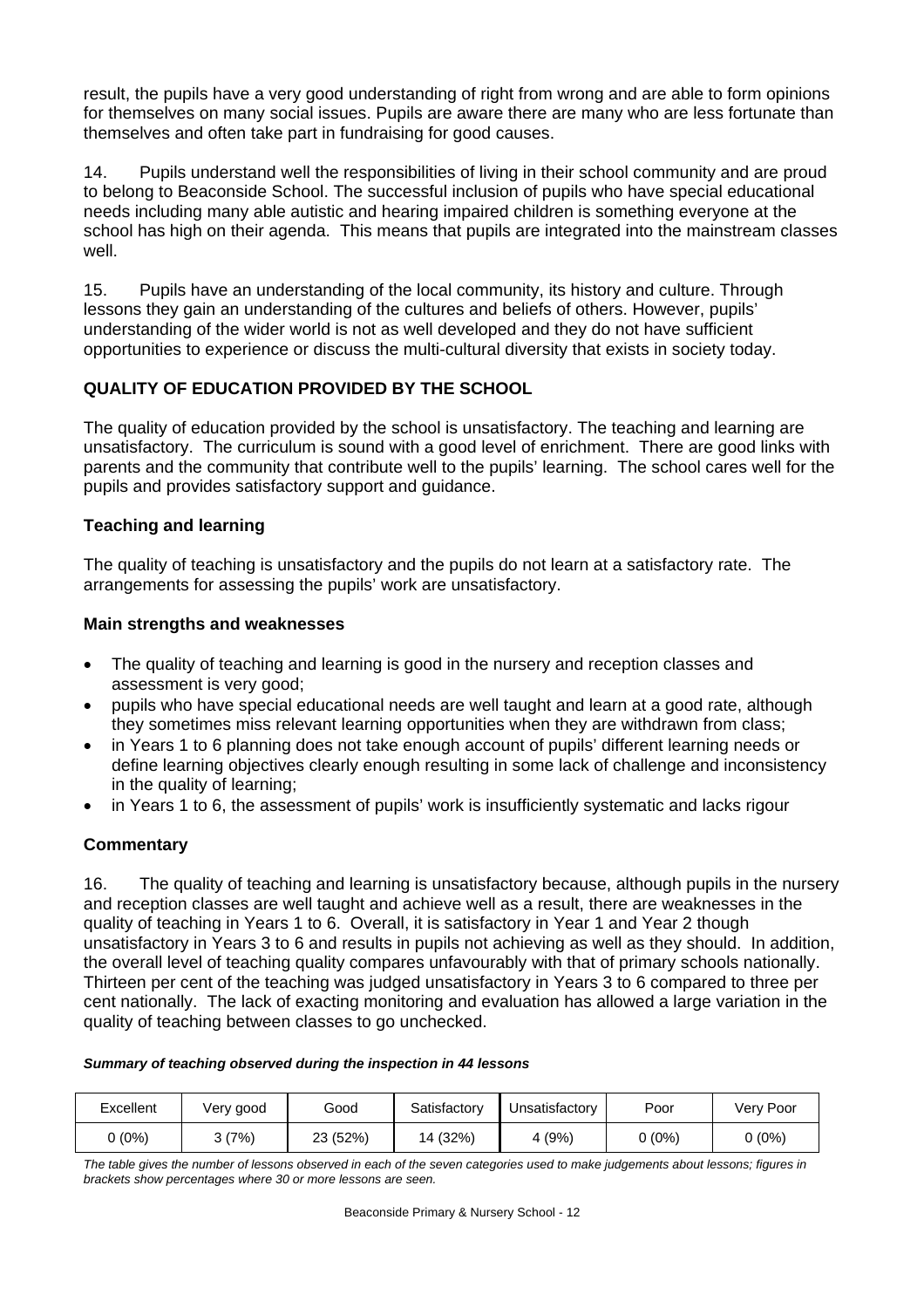17. Teaching is successful in the nursery and reception classes because the good planning skilfully brings together both the requirements of the nationally agreed early learning goals and the teachers' detailed knowledge of the children and how they learn. Clear instructions ensure children know what is expected of them and why. Well-considered questions, directed appropriately at children of different levels of ability, both focus the children's attention and give the teacher insight into what is being learned. As a result, the children are eager to work hard and give of their best. Relationships are warm, activities are well planned and so behaviour is very good. For example, well-established rules and routines in the nursery give pupils the sense of security in which they enjoy learning. In the nursery and reception classes, the skills of the adults, both parent helpers and school staff, are usually well deployed. What pupils learn is very thoroughly assessed so that teachers can plan activities which build securely on what has gone before.

18. Pupils who have special educational needs achieve well because they are well taught. A variety of teaching styles are used to ensure the pupils are fully involved in their learning. For example, in a lesson in personal development the pupils in the able autistic base re-enacted a story about feelings using mime and gesture to show their understanding of being happy and feeling sad. Pupils in the able autistic base are taught in small groups each morning. Adults take a sensitive and skilful approach to improve and develop the pupils' skills in communication, literacy and numeracy. This is linked to high expectations in terms of response from the pupils and their involvement in their learning. As a result, the pupils learn at a good rate. With support they are confident to take part in lessons in the mainstream. Most lessons prepared specially for pupils who have special educational needs are planned to match the individual needs of the pupils and this helps to ensure their concentration. However, when pupils are withdrawn from a class for extra support too little account is taken of matching the subject to that which their classmates are studying. The pupils have clear weekly targets which are checked daily to ensure progress is maintained. The pupils who have a hearing impairment are fully included in the classes and are well supported in lessons by competent assistants guided by weekly support from the specialist teacher.

19. Some lessons in Years 1 to 6 are well planned. For example, the thorough planning of a Year 6 history lesson was directed not only at learning about Victorian children and practising historical skills but also at extending speaking and listening and negotiating skills as well. The clear explanation of what the lesson was about put the responsibility for learning firmly in the hands of the pupils. Resources were plentiful and adult support was well organised. In other lessons, the otherwise appropriate planning stops short of identifying the differences in learning needs of different groups in the class. This tends to be the result of a lack of clarity on the part of the teacher about what is to be learned in the lesson and leads to a corresponding lack of clarity in the pupils about what is expected of them.

20. A number of consequences for learning follow which adversely affect the progress pupils can make during the lessons. For instance, in a significant number of lesson plans, tasks are not sufficiently adapted to the needs of different groups, so that pupils are reliant on adult support to make the task meaningful. This is reflected in the results of the pupils' questionnaire which shows that only two-thirds of the pupils say that lessons are interesting and fun. In some planning there is no reference to the individual education plans of pupils with special educational needs, though the skills of the teaching assistants usually ensure that the lesson is suitably interpreted for them and the one-to-one attention sees to it that they make good progress. The less than satisfactory teaching occurred when planning took insufficient account of the different groups, so that neither the higher attaining pupils nor the lower attaining pupils benefited from the lessons as much as they should and could have done. Questions were not planned to match closely enough the different levels of ability in a class, to stimulate and extend the more able and support the lower attainers. A lack of pace and subject knowledge contributed to the unsatisfactory teaching.

Beaconside Primary & Nursery School - 13 21. Teachers in Years 1 to 6 know their pupils well and have a sound informal understanding of the standards they achieve. Nevertheless, arrangements for assessing pupils' work are unsatisfactory for a number of reasons. At one level, teachers tend not to make the best use of the opportunities available to them in lessons to check what has been learned. For example, the time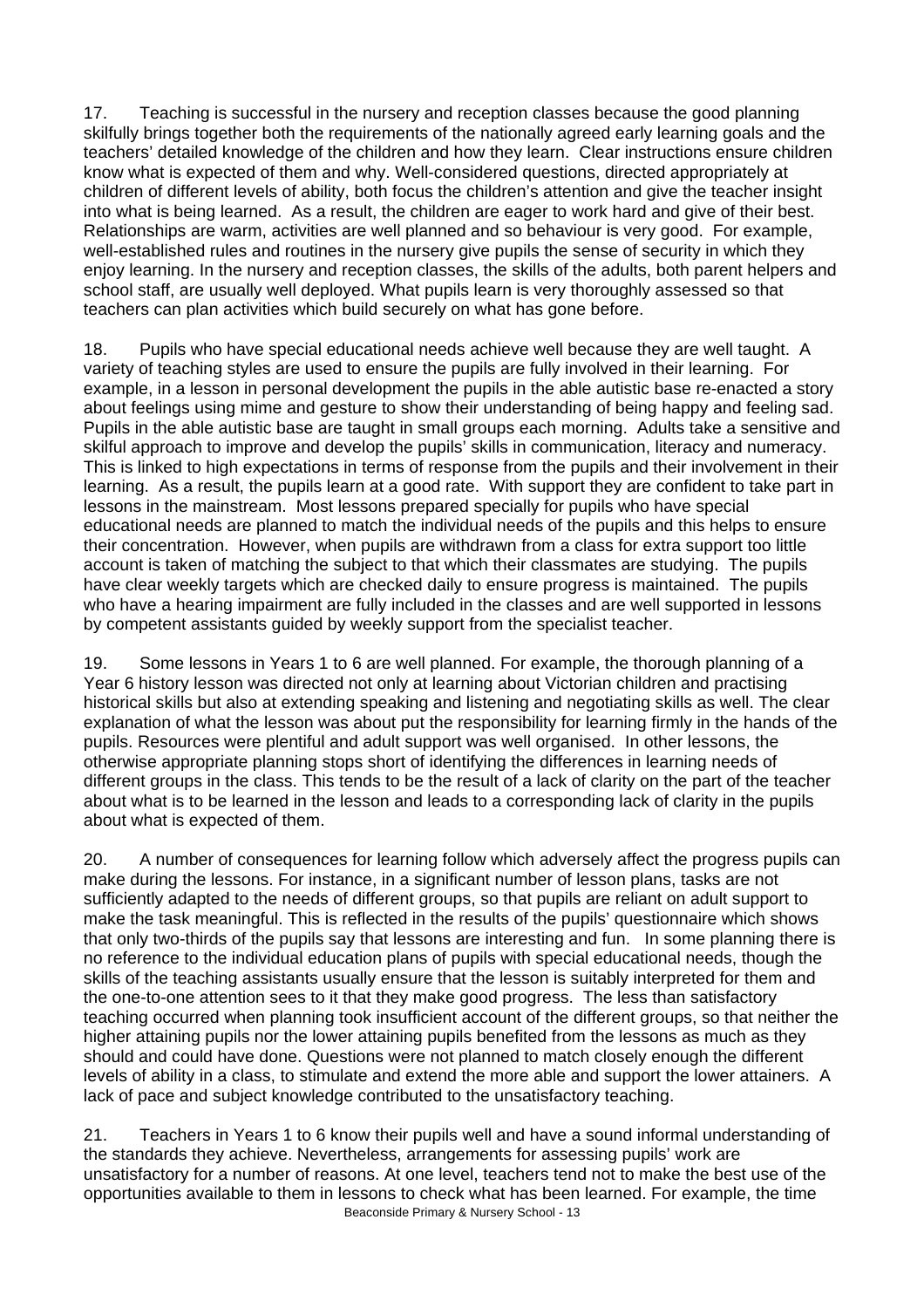spent at the end of a lesson when the class is all together is sometimes hurried and superficial. This can mean that work is not reviewed, or pupils' understanding checked through directed questions. Pupils often do not evaluate their own or each other's work and so miss the opportunity to develop their own understanding of how well they have done. Targets are sometimes too general so that success in reaching them is not easily measured. This is in marked contrast to arrangements in the able autistic unit where precise individual targets are reviewed daily.

22. At another level, because in a significant number of subjects there are no systematic or rigorous arrangements for assessing work against the criteria in the National Curriculum, neither teacher nor pupil is in a position to know how well they are doing. This means that, for example in science and information and communication technology, there is not enough information to plan new work or to ensure learning is based securely on what pupils already know. Assessment was a key issue from the last inspection and it has not been dealt with adequately. The quality of teaching and learning has declined since the last inspection when it was judged to be good overall. This is at least in part because of the unsatisfactory assessment and the fact that the leadership and management of the school do not rigorously monitor the progress pupils are making.

# **The curriculum**

The curriculum is satisfactory. Enrichment through additional learning opportunities is good. The quality of the accommodation and resources is very good.

## **Main strengths and weaknesses**

- The curriculum for the Foundation Stage is good:
- pupils who have special educational needs are able to participate fully in lessons;
- there are good opportunities for the enrichment of pupils' learning;
- the accommodation and resources support pupils' learning very well;
- learning time is not always used effectively;
- there is insufficient provision for gifted and talented pupils.

## **Commentary**

23. The curriculum is broad and balanced and meets statutory requirements. Religious education is planned soundly in line with the Locally Agreed Syllabus. This is a similar picture to the time of the last inspection. An effective policy underpins the good provision for the pupils who have special educational needs.

24. The weaknesses identified in the last inspection relating to the unsatisfactory provision in information and communication technology and design and technology for pupils in Years 1 and 2 have been tackled satisfactorily. Improvements include regular learning time in the computer suite and more detailed planning ensuring all aspects of the subjects are taught.

25. In the Foundation Stage, strong teamwork between the teachers and classroom assistants ensures good organisation of high quality activities in each area of learning. Rich and stimulating experiences such as involvement in the forest school, art projects, visits and visitors enhance children's learning very effectively. This good practice is now being extended through effective arrangements for transition from the reception class to Year 1. As a result, the curriculum in Year 1 more closely matches and builds on the pupils' previous learning.

26. Provision for pupils who have special educational needs is good and skilled adult support ensures they are effectively included and consequently also achieve well. Individual education plans are mainly well-targeted to the pupils' needs. Because they are used well they also ensure consistency of provision and support from teaching assistants. The pupils' achievement in literacy and numeracy is beginning to be measured through a national system of small steps enabling more rigorous monitoring of the pupils' progress to take place. There are carefully prepared learning links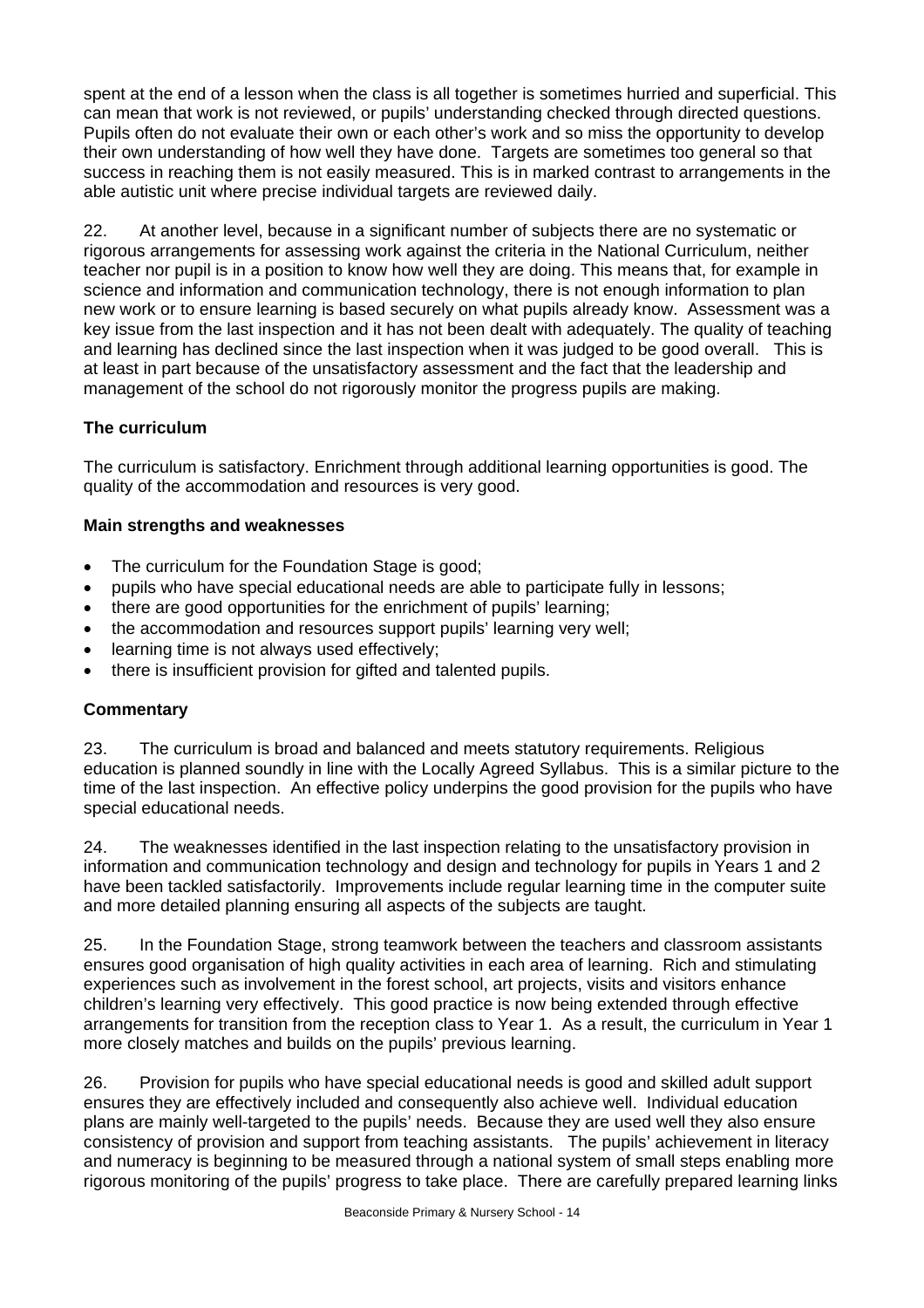between the able autistic unit and the main school curriculum which ensure continuous learning for the able autistic and hearing impaired pupils.

27. The school has established a forest school in its woodland copse and this provides additional opportunities for the pupils to learn through first hand experiences. The outcomes of this learning are now permeating through the curriculum and positively help pupils to improve in subjects such as art and design and science. Careful planning by staff in the nursery through to Year 2 enables good use of this unique facility. Pupils in Years 3 to 6 benefit through a cycle of weekly activities which includes learning in the woodland. Older pupils participate in residential visits and these learning experiences contribute well to their personal and social education. Extra-curricular clubs help pupils to acquire new skills in singing, dance, drama and cookery. Parents agree that the curriculum is enriched well but also rightly note that provision for pupils to participate in sport outside the school day, particularly in competitive sports with other schools, is limited.

28. The school has spacious accommodation, very good resources and some specialist facilities such as the art room, which contribute very well to the quality of provision. The extensive school grounds provide good opportunities for the pupils to extend learning in environmental studies, art, science and physical education.

29. Because the use of time is not rigorously checked by senior staff, sometimes lessons are rushed or too long preventing pupils achieving as much as they are able to. Pupils miss learning time because of lengthy registrations and over-long assemblies and because there is no sense of urgency at the beginning of some lessons. An afternoon each week is set aside for pupils in Years 3 to 6 to work together on a range of creative activities. This has some benefits but the arrangements puts pressure on the time available for other subjects. Furthermore, insufficient care is taken to ensure the work matches the capability of the pupils. A weakness is that curricular planning does not ensure sufficient challenge for the pupils in Years 5 and 6 to develop skills in particular subjects. For example, in activities in art and design the pupils in Year 6 in this session attained at a lower level than pupils in Year 2.

30. There are no arrangements to identify and provide additional support for the gifted and talented pupils. This is limiting the potential and achievement of this group of pupils.

# **Care, guidance and support**

Provision for pupils' care welfare, health and safety is good. Support, advice and guidance for pupils are satisfactory. Involvement of pupils through seeking, valuing and acting on their views is good.

## **Main strengths and weaknesses**

- Pupils are very well cared for and their welfare is a priority of the school;
- pupils have very good and trusting relationships with adults in the school;
- the induction arrangement for pupils new to the school are very good;
- the setting of targets for pupils to improve their achievement is underdeveloped.

## **Commentary**

31. The school has maintained the good level of provision reported at the last inspection. This is a school whose ethos promotes a happy and caring environment. Pupils are pleased to come to school to be with adults they trust and know they can turn to if they have any concerns. Child protection procedures are very secure and the school has good relationships with external agencies such as social services and the education welfare service. From the time children start at the school, teachers and teaching assistants have a very good knowledge of the many and varied needs of the pupils in their care. A very effective induction programme starting with home visits gives parents plenty of information about the nursery and the reception classes. Parents have valuable opportunities to discuss children's individual circumstances and needs at this time as well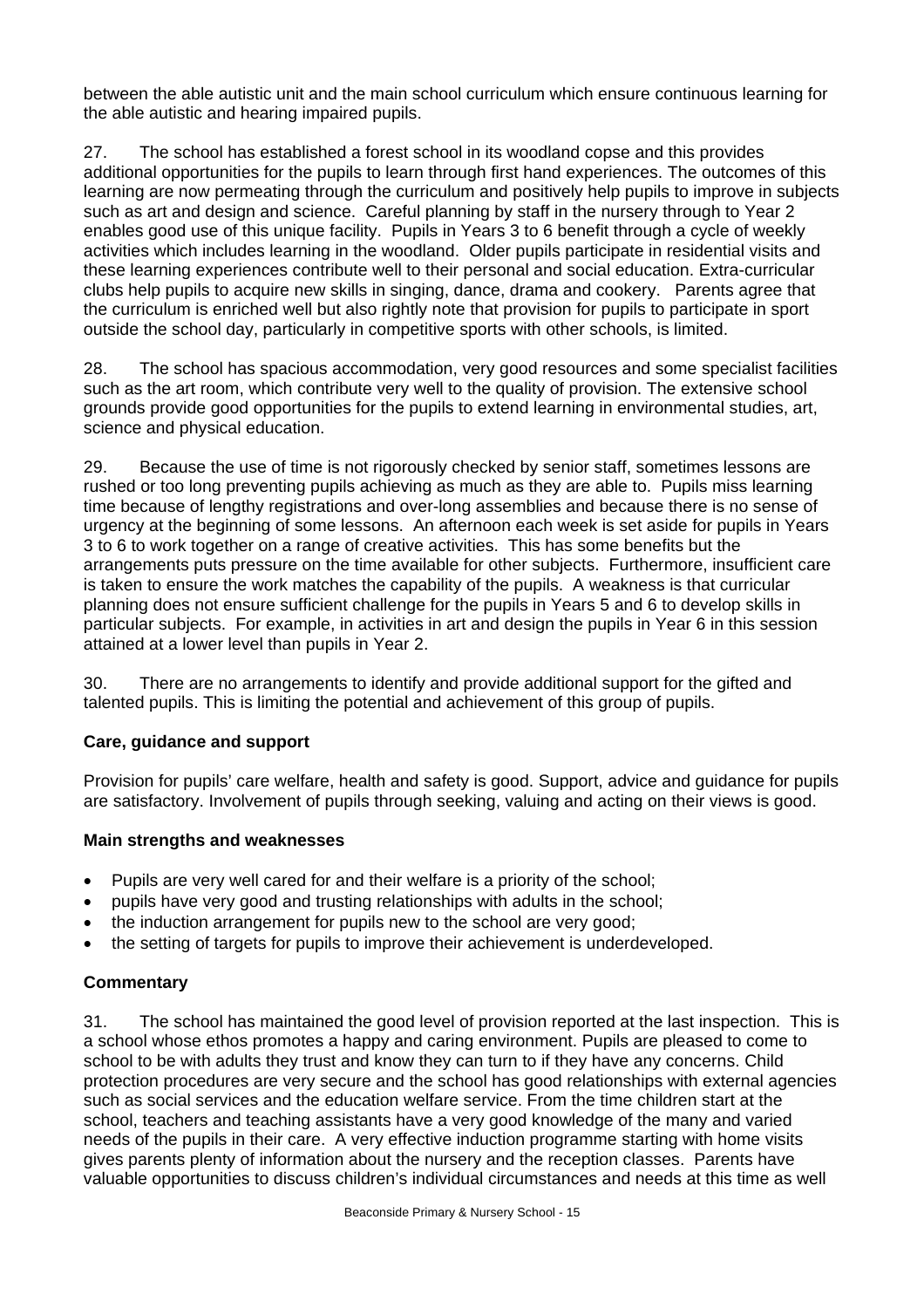as attending meetings for new parents. This effectively supports the process of settling into school life. At the meeting for parents prior to the inspection some parents expressed some concerns over transition from Reception to Year 1 but there are some good transition arrangements now in place in response to recent research by the school.

32. The school very effectively ensures that the pupils are very aware of a wide range of safety issues. As well as the rules to ensure they are safe in school, pupils are taught about such topics as drug awareness, the green cross code and about the dangers of fireworks.

33. Regular safety audits and detailed assessment of risk help ensure potential hazards around the school and on educational visits are minimised. However, some health and safety issues were identified by the inspection team and reported to the governors. The school is fortunate to have a well-equipped medical room and there are many trained first aiders who can be called upon in the case of injury or illness. Any accidents are appropriately recorded and parents are informed when they need to be made aware of any health issues.

34. Most target setting is not based on any rigorous assessment procedures and most pupils do not have a clear understanding of how well they are doing. However, because teachers and teaching assistants know the pupils so well, pupils' progress in their personal development is not adversely affected largely because there are robust procedures in place to support improvements in pupils' behaviour and there is an effective curriculum for the pupils' personal and social devlopement. Pupils who have special educational needs have a better understanding of the academic progress they are making because the review process of the individual educational plans is effective.

35. In the classroom pupils' opinions are always valued and as a result they are always eager to contribute to lessons and answer any questions. Major development projects such as an outside activity trail are used well as an opportunity to seek pupils' views and enable them to influence what is eventually put into place. Pupils are also able to contribute to the running of the school by their involvement in the school council.

# **Partnership with parents, other schools and the community**

Links with parents, the community and other schools are good.

# **Main strengths and weaknesses**

- Parental support for the school is good;
- the desire of parents to be involved in their children's education is strong;
- there are very good links with pre-school providers;
- the transfer of pupils from the able autistic unit to secondary school is effective.

# **Commentary**

36. The good links with parents and carers have been maintained since last inspection. Parents and carers are very supportive of the school and enjoy being fully involved in their children's education. The nursery and reception classes are well supported by parents who help out in the classroom and visit whenever they have the opportunity. For example, good support is given for visits to the forest school. The parents of children in the Foundation Stage are welcome to discuss their children's progress as they arrive and depart each school day. As well as this parents receive information about the work that the children are involved in and often help with activities. Parents also enjoy the opportunity to attend family assemblies in Year 1 and Year 2 and spend some time with their child in the classroom afterwards.

37. A small number of parents have attended a full length Family Learning course in literacy and numeracy in order to better enable them to help their children at home. Data shows their children's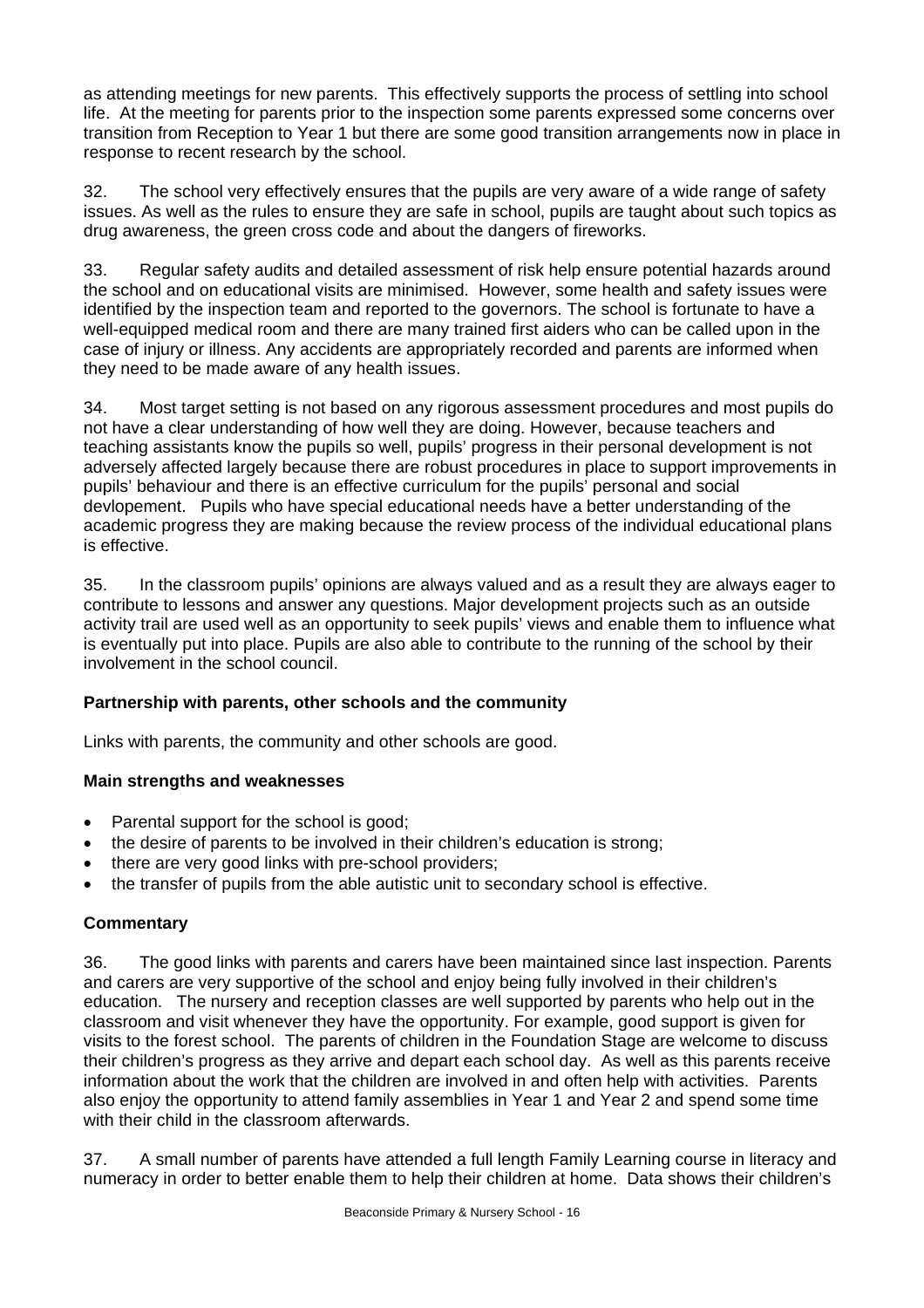achievements in literacy and numeracy have improved. Parents have also been involved in the Better Reading scheme and this helps them support their children's reading at home.

38. Most parents are confident they can discuss any problems with teachers and value the feedback they receive either when taking or collecting their child to school or exchanging information in the home-school book or homework diaries. Parents are kept informed of what goes on in school by way of an easy-to-read newsletter. They are also informed of what their children are to study in class and receive good quality reports about their children's progress at the end of the school year.

39. The school has a very supportive and active parent teacher association that has raised considerable funds over a long period. This has enabled pupils to benefit from such facilities as an activity trail, good playground equipment as well as resources such as library books all of which support the teaching and learning.

40. The school consults with parents and this has included a parental questionnaire seeking their views of the school's performance. This goes someway to enabling parents to become involved in the development of the school.

41. Parents value the school's reputation as a true community school. The school is outward looking and makes good use of the local community as a resource. Visitors such as representatives from local churches and the police are encouraged to visit the school to enrich the pupils' learning. The school arranges visits to the local area to enhance pupils' understanding of the community they live in. For example, many classes visit Rubery while older pupils visit theatres, cinemas and museums further afield. The school has also recently arranged trips to visit the Houses of Parliament and the Outdoor Learning centre at Malvern.

42. The school has good links with a range of other education providers. 'Wrap around care' is provided in the afternoons by a pre-school group using the nursery accommodation. There is good liaison with local schools that includes transition projects between Years 6 and 7 in information and communication technology and literacy. The high quality transition programme for pupils in Year 6 to transfer to the secondary sector includes a full induction day as well as pastoral liaison meetings between members of staff. There is a special transition programme to cater for the special needs of the able autistic pupils. Extra visits include opportunities for their friends to accompany them.

# **LEADERSHIP AND MANAGEMENT**

Leadership, management and governance are unsatisfactory. The statutory requirement for a daily act of worship for all pupils is not met; nor is the requirement to have a disability access plan.

## **Main strengths and weaknesses**

- A climate has been fostered in which pupils enjoy school and develop a good range of personal qualities;
- academic standards have not been high enough in recent years. Although this is now recognised, very few effective strategies are yet in use to improve them;
- the provision for pupils in the Foundation Stage and those who have special educational needs is well managed, so that these pupils benefit;
- the standards of teaching, learning and pupils' work are not assessed well enough to allow energy to be focused on making improvements;
- finances have been managed well during a time of many changes.

## **Commentary**

43. There have been many changes since the last inspection: the school was initially a first and middle school and then it became a primary and nursery school; the building has undergone many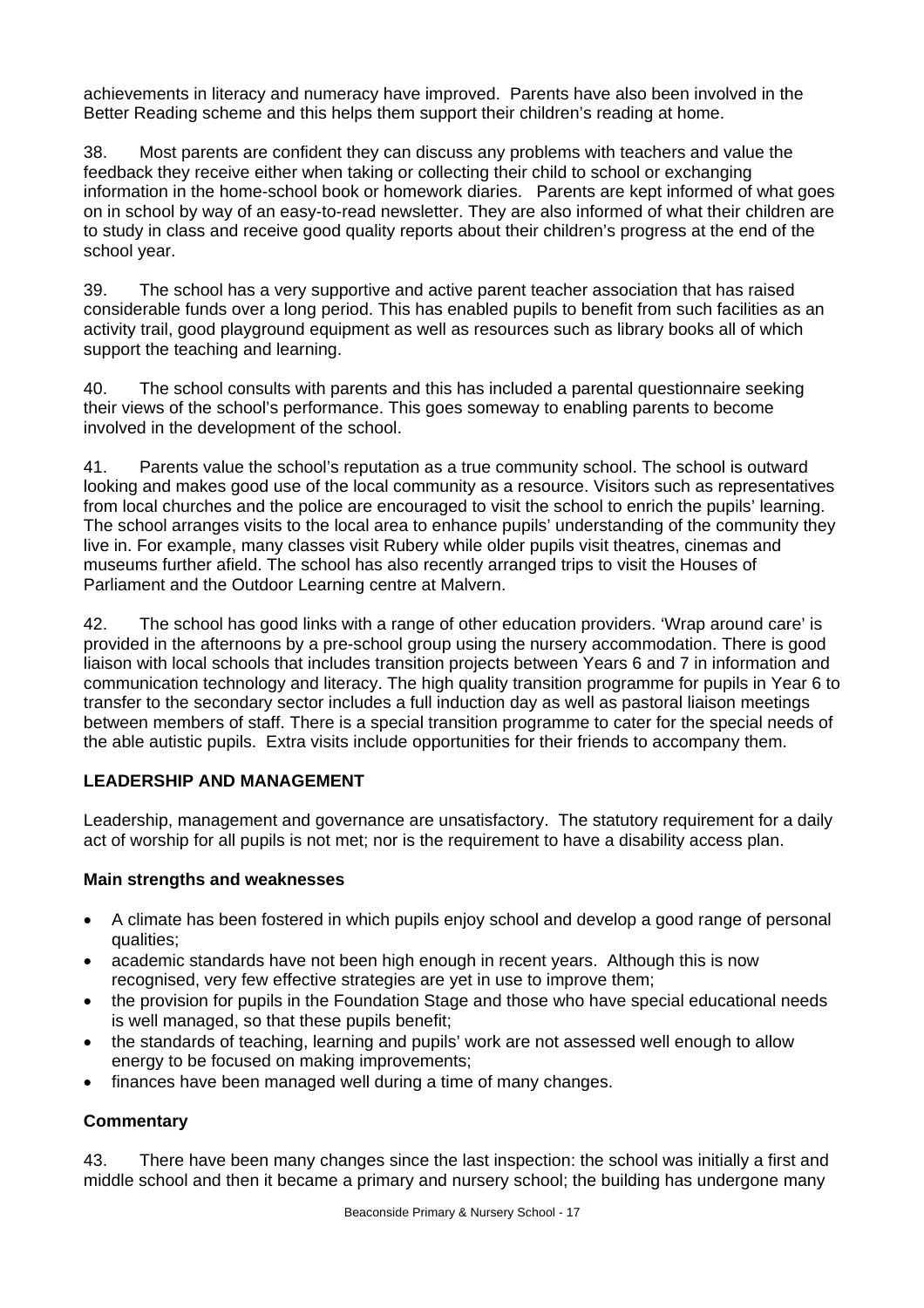repairs, renovations and alterations. Governors and senior staff have managed their income well under these difficult circumstances; the use of 'best value' principles is well understood and finances are healthy. Governors are good ambassadors for the school and their support is valued by staff; they have not, however, sufficiently challenged senior managers about standards which have been too low for some time.

44. The school's work with pupils who have special educational needs, including those who are able autistic and those who are hearing impaired, has been managed well and to the benefit of all pupils in the school. Similarly, the effective management of the nursery and reception classes means that the children get off to a good start. There is a strong commitment to the provision of an effectively organised and continually developing curriculum and the resultant good achievement of the children.

45. Other initiatives, such as the forest school, have benefited from a firm leadership steer and have helped to create a climate in which pupils, rightly, feel valued and cared for. The pupils' very good attitudes and behaviour and their good personal development owe a good deal to the positive climate set by staff and governors. The school ethos is that 'each individual matters'.

46. The school's work in the National Curriculum is less successful. This is largely due to the absence of a continuing and systematic focus on recognising where teachers and pupils are succeeding, to consolidate and spread good practice, and identifying areas of weakness so that they can be remedied. Over time the leadership, including subject leadership has not had a clear enough focus on the pupils' achievements.

47. There are written policies describing methods of evaluating the school's work, for example the regular monitoring of teaching but the implementation of these lack regularity and rigour. The result is that, for example, the assessment of pupils' work to support the planning of subsequent lessons was a weakness when the school was last inspected; it is also identified in some of the few available records of monitoring of teaching and learning that have been undertaken by senior staff; and it remains a weakness still. The leadership of assessment arrangements is unsatisfactory.

48. In recent years, the school has used several systems to track the progress of pupils with the intention of matching work to their individual and group needs. This has not had the effect that was intended because systems have been complicated and have not worked well. The result has been that weaknesses have not been dealt with and standards, especially those reflected in the school's national test scores at Year 6, have fluctuated a good deal and have, overall, been low. The school improvement plan addresses an appropriate range of issues, but the few targets set for improvements to standards are too imprecise to be useful. This weakness is reflected in some of the subject action plans.

49. A series of assemblies includes some class assemblies but during the inspection not all pupils participated in a daily act of worship. This was a weakness at the last inspection that has not been tackled and statutory obligations are not met. The school has difficulties, due to its design on several levels, in meeting some of the requirements for catering for people with limited mobility. Though it is aware of the issues it has not yet adopted a written disability access plan.

50. The school provides unsatisfactory value for money because even though the cost per pupil is slightly below the national figure the school is not fully effective. The quality of leadership and management has declined from the good level identified at the last inspection and subject leadership is insufficiently strong to bring about improvement.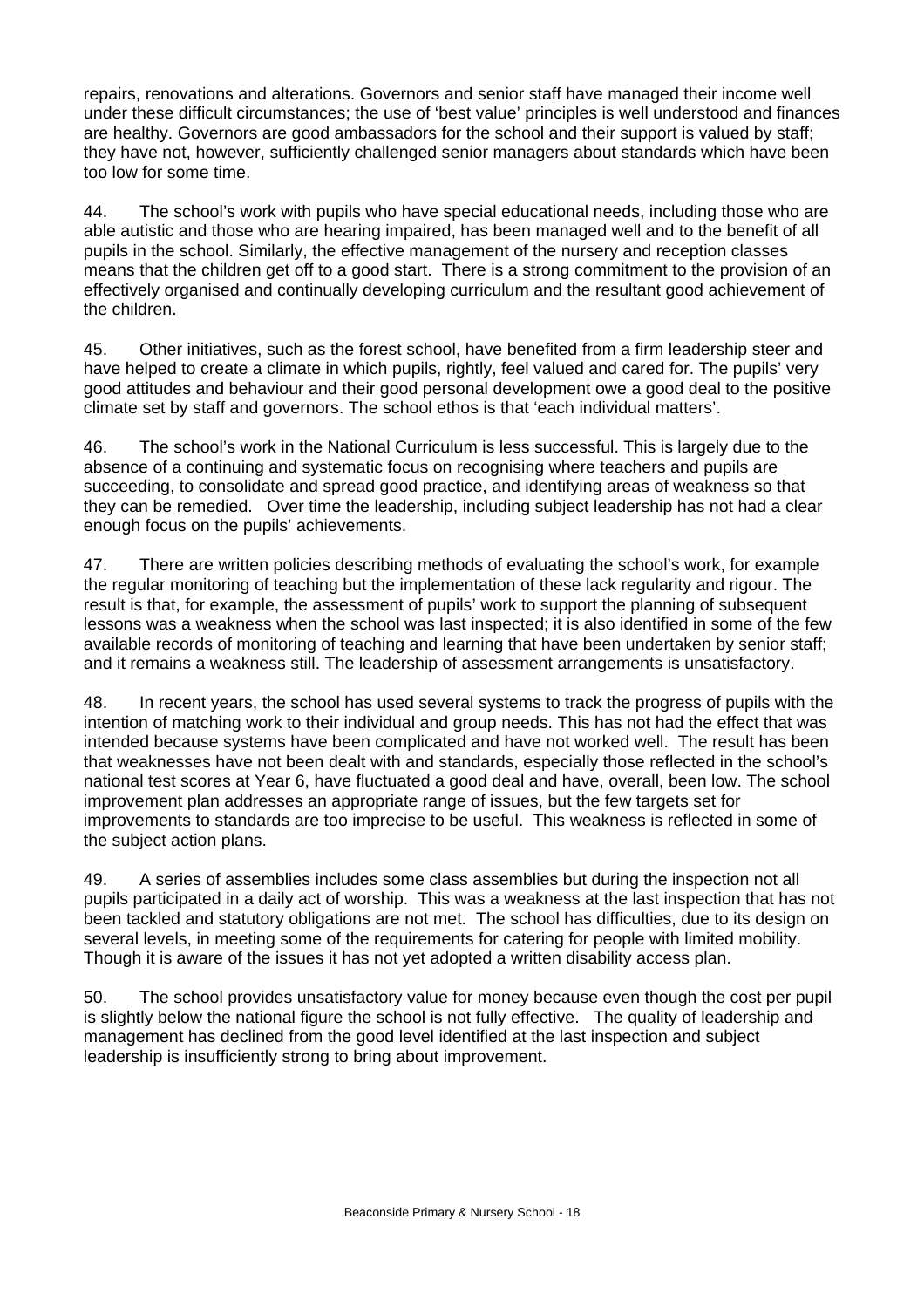# *Financial information for the year April 2003 to March 2004*

| Income and expenditure $(E)$ |         | Balances (£)                           |
|------------------------------|---------|----------------------------------------|
| Total income                 | 643,555 | Balance from previous year             |
| Total expenditure            | 614,445 | Balance carried forward to the<br>next |
| Expenditure per pupil        | 2,660   |                                        |

| ncome and expenditure $(E)$ |         | Balances (£)                           |        |
|-----------------------------|---------|----------------------------------------|--------|
| Total income                | 643.555 | Balance from previous year             | 29.110 |
| tal expenditure             | 614.445 | Balance carried forward to the<br>next | 58.220 |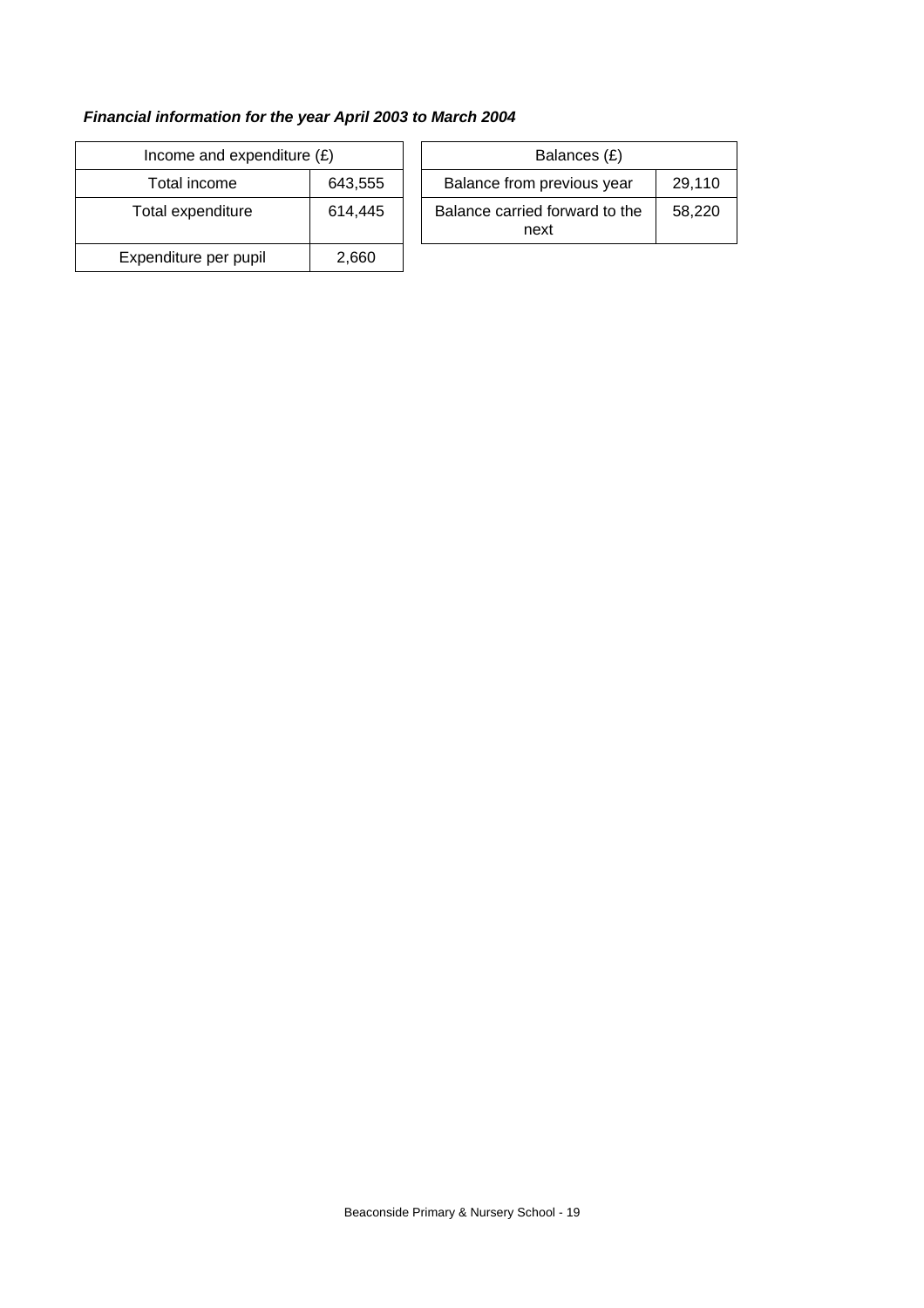# **PART C: THE QUALITY OF EDUCATION IN AREAS OF LEARNING AND SUBJECTS**

# **AREAS OF LEARNING IN THE FOUNDATION STAGE**

**Provision is good** resulting in the pupils making good gains in their learning. Standards have been maintained since the last inspection and there have been good improvements due to the addition of a part-time nursery and the excellent use of the premises by local pre-school groups. This initiative, effectively led and managed by the Foundation Stage leader has ensured good, continuing provision from pre-school to the Foundation Stage. Children's attainment on entry is as typically expected for their age although early assessment has identified an increased number of children with speech and language problems.

## **PERSONAL, SOCIAL AND EMOTIONAL DEVELOPMENT**

Provision in personal, social and emotional development is **good** 

#### **Main strengths and weaknesses**

- relationships are very good;
- planning is very thorough;
- adults provide very good role models for children and they make learning fun;
- the nursery nurse is effectively deployed during activities but is under-deployed during whole class discussion.

#### **Commentary**

51. Children achieve well and most are likely to attain the goals expected for their age by the time they leave the reception class with a significant proportion exceeding this level. A highly organised induction programme, carefully considered and shared with parents, precedes starting in the nursery. A calm and welcoming nursery, with well-organised and interesting activities, greets parents and children. Parents confidently settle children and share activities with them before leaving. Some parents help in lessons and support the staff by praising and encouraging the children's achievements. This strong partnership with parents gives children a secure and happy start to school life and so children learn to give of their best.

52. Consistently good teaching based on a very good understanding of how young children learn results in very well planned activities that motivate children and produce good gains in learning. Settled groups of children in the nursery with sensitive and skilled support are confident to try new tasks whilst reception children listen carefully to instructions in a large group. Expectations of concentration are high and well supported by effective teaching methods. Children have very good attitudes to learning and behave very well as a result. A good professional partnership exists between the teaching staff and other adults employed by the school resulting in the pupils' good achievement. On occasion, nursery nurses are under-deployed when the class teacher takes the lead in discussion. This means that opportunities are missed to encourage even more pupils to contribute orally.

## **COMMUNICATION, LANGUAGE AND LITERACY**

Provision in communication, language and literacy is **good.** 

## **Main strengths and weaknesses**

• Effective systems to develop early reading skills are shared with and supported by parents;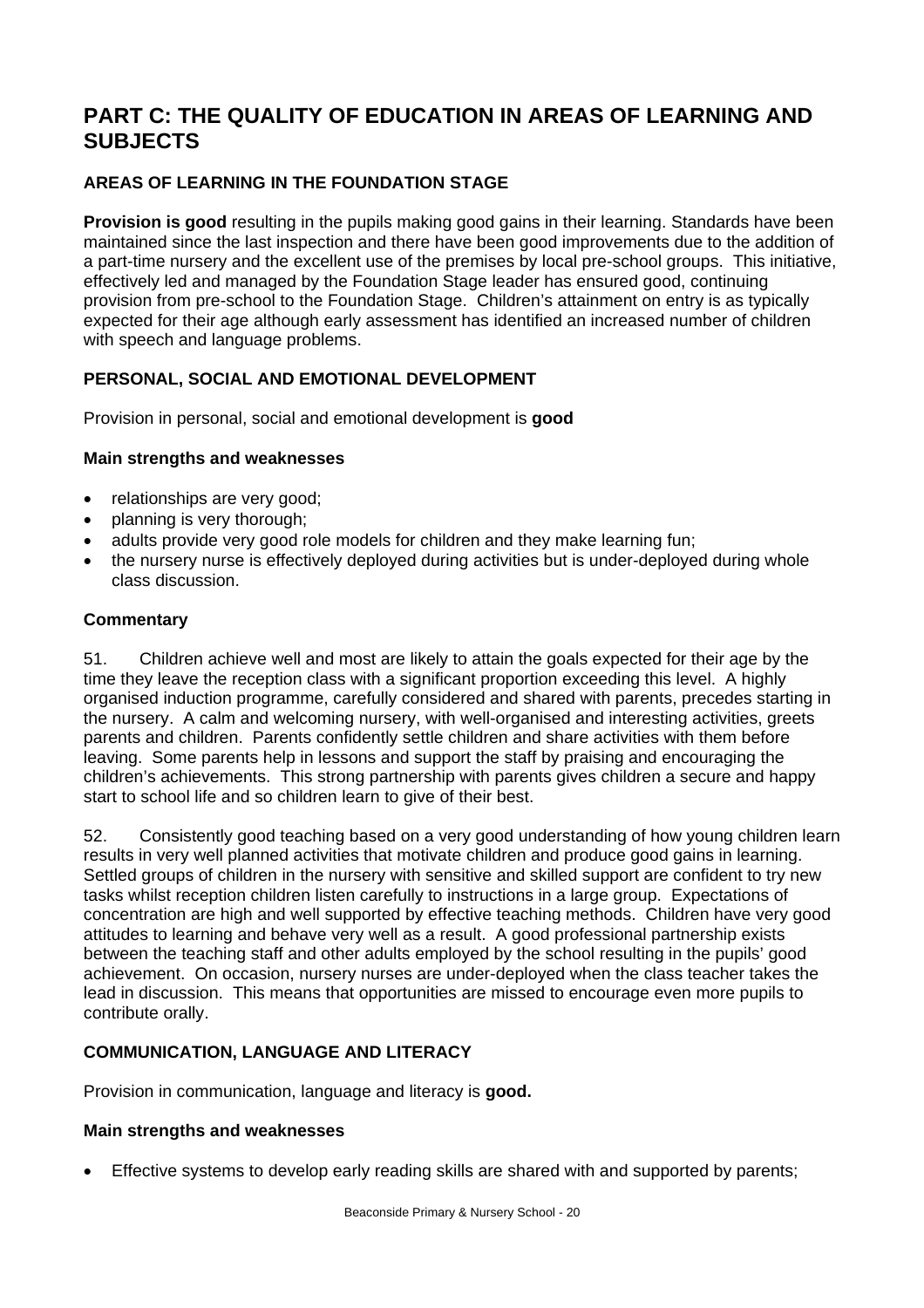- consistently good teaching helps children develop enthusiasm and confidence in speaking, listening, reading and writing;
- the higher attainers are, on occasion, not challenged enough by the work.

## **Commentary**

53. Children achieve well because the quality of teaching and learning in the nursery and the reception class is consistently good and most achieve the expected standard by the end of the reception year with many achieving more highly. Planning for speaking, listening, reading and writing is effective in ensuring progression of learning from the nursery to the reception class. For instance, nursery children were eager and confident to talk about their early attempts at writing because of the enthusiastic and sensitive teaching. This is built on well in the reception class. The promotion of early communication skills is given a high priority and during practical activities, well focused questions help children to develop their language for thinking.

54. From entry into the nursery and continuing into the reception class, parents are encouraged to be equal partners in developing enthusiasm for reading. Children choose a storybook to share with parents at home and this is extended in the reception class to more formal reading and other homework such as using a book of letter sounds to aid the children's understanding of how words are formed. Parents are positive about supporting reading and contribute to a 'Writing Together Book' in the nursery and to regular home reading records in the reception class. Currently, half the reception class are reading and a quarter are beginning to learn to spell commonly used words such as, 'look' and 'said'. In a good literacy lesson, the reception teacher read the story of *Goldilocks* effectively. As a result, in a well-planned small group supporting activity, the children enjoyed retelling the story using good expression and clear speech. Occasionally, there are missed opportunities at the beginning and end of lessons to develop children's contributions further and to provide more challenging questions for higher attaining children.

## **MATHEMATICAL DEVELOPMENT**

Provision in mathematical development is **good** 

## **Main strengths and weaknesses**

- Purposeful, practical tasks focus on developing and extending the children's mathematical skills;
- teaching and learning are of a good quality and planning for continuous provision supports learning effectively;
- insufficient use is made of labelling to encourage higher attainers to read simple mathematical problems for themselves.

## **Commentary**

55. Good planning, interesting resources and effective teamwork ensure children are effectively introduced to early mathematical development and achieve well. As a result the children are on course to reach levels higher than typically expected for their age. In the nursery and the reception class, assessment of mathematical development has a high priority and so activities are well matched to the children's needs. Learning experiences are well structured to maximise the development of mathematical skills in all the areas of learning. Counting games and well-focused questions help children to develop mathematical language in indoor and outdoor play. Mathematical development is supported well by the use of computer software programs. In the reception class, skilled adult support for using a laptop computer gave children confidence to concentrate and persevere in matching and naming two-dimensional shapes. In a good reception numeracy lesson, very good adult support led children to understand the comparison of weights and to attempt simple estimation. Very good introductions to practical tasks reinforced and extended this work. Good use of additional adult support and effective questioning to help children to develop their language for thinking. Key vocabulary is reinforced throughout lessons although there are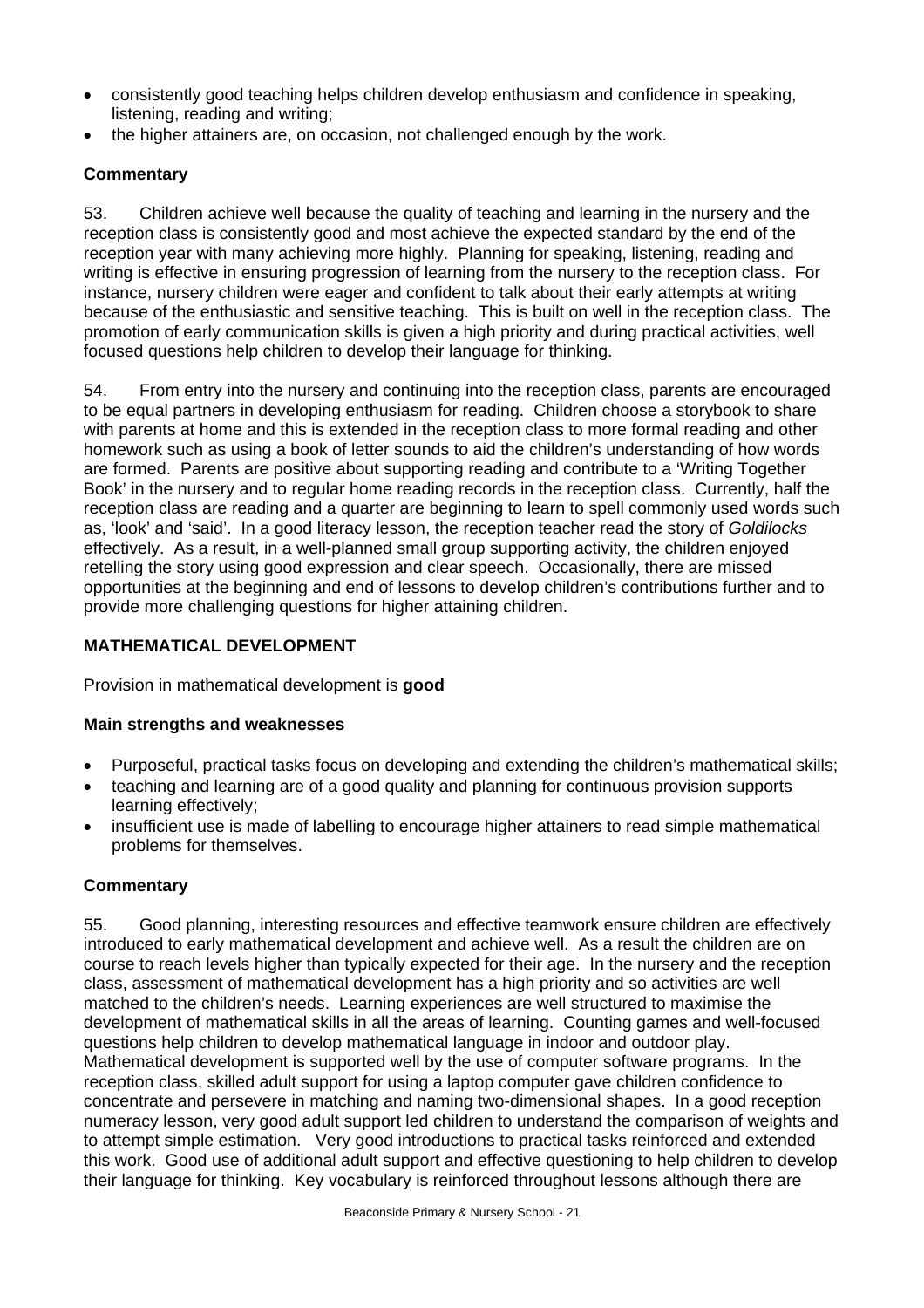sometimes missed opportunities, particularly for higher attaining children, to read prompt labels of key mathematical words. Assessments of the children's progress are used rigorously to target the next steps in learning.

# **KNOWLEDGE AND UNDERSTANDING OF THE WORLD**

Provision in knowledge and understanding of the world is **good** 

## **Main strengths and weaknesses**

- Outdoor accommodation is used very well to support learning;
- planning is effective in ensuring adults interact with and support children in trying out new ideas;
- the nursery nurse is not always deployed to the best advantage.

# **Commentary**

56. The quality of teaching is good and the children achieve well. Most children attain the goals set for them by the end of the reception year and a significant number are on course to exceed them. The very good use of the natural environment provided by the forest school enriches children's experiences very effectively. Children respond with curiosity to what they hear, see, smell, touch and feel allowing them to have real experiences on a large scale. In one such very well planned visit, the children behaved in a mature manner as they made good attempts to create threedimensional structures from twigs and leaves. In the nursery outdoor area, the teacher's timely interventions helped children to investigate the speed cars travelled down ramps made by using different sized drainpipes. Imaginatively planned and wide-ranging resources such as these help children to investigate why things happen and how they work. Other adults are not always used well enough to intervene when the children are busy with their tasks. As a result opportunities are lost for promoting the children's skills at speaking and thinking. Through carefully planned themes children in the nursery and the reception class learn about other cultures and beliefs and about the lives of older people when grandparents visit school, for instance. Parents, grandparents and other adults work effectively in partnership with the school and this helps to extend children's experiences of the world.

# **PHYSICAL DEVELOPMENT**

Provision in physical development is **good.** 

## **Main strengths and weaknesses**

- Mathematical development is fostered effectively in physical activity:
- purposeful tasks ensure children make good gains in their learning;
- pupils have not yet taken responsibility for setting out and returning equipment for physical education.

# **Commentary**

57. Purposeful activities and good use of time are strengths of the effective teaching and learning and ensure ample opportunities for enjoyable, productive physical development. Children achieve well and the majority exceed the expected level for their age by the time they enter Year 1. In the nursery, thorough planning and teaching links activities both indoors and outdoors effectively. In addition, the provision of good resources tests children's ability to explore and experiment as well as co-operate successfully in completing physical challenges.

58. In the reception class, children develop their physical skills and good planning effectively links other areas of learning such as literacy and numeracy. Using large soft play equipment, the teacher cleverly built on the rhyme of the week '*Humpty Dumpty*' to focus on jumping. Children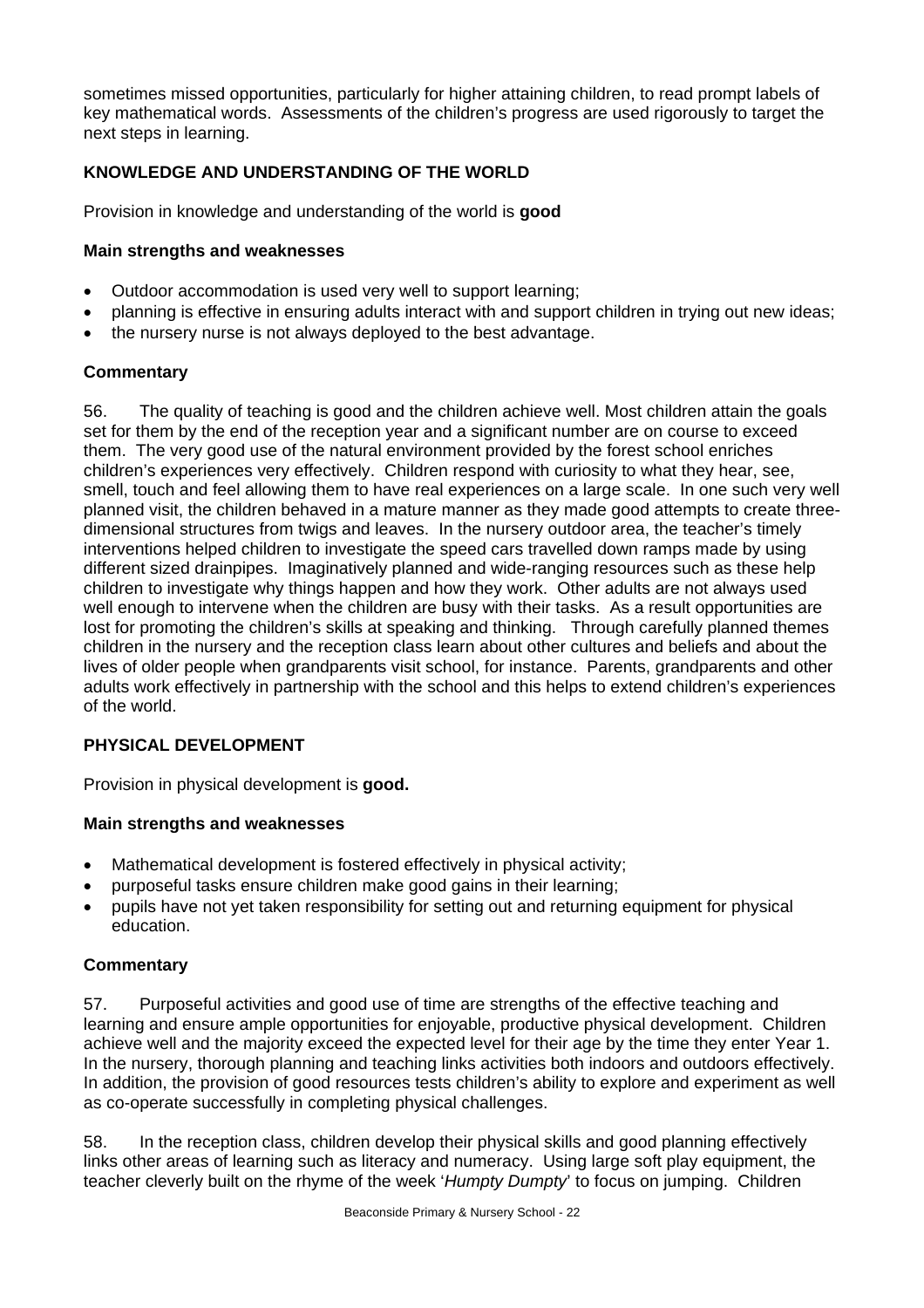thoroughly enjoyed the well-planned tasks and good links with mathematical development encouraged children to find colours and shapes around the apparatus. Learning was made fun, ensuring children's co-operation and very good behaviour and attitudes. Effective demonstration by the teacher and open questioning resulted in good gains in learning. Subsequently, higher attaining children made pertinent comments about their work and repeated and linked movements together gracefully. A relative weakness was that the pupils were not expected to position the equipment themselves or to tidy it away after use though they were capable of doing so. In this way opportunities for independence and further collaborative work were lost.

# **CREATIVE DEVELOPMENT**

Provision in creative development is **good** 

## **Main strengths and weaknesses**

- Children learn to express their ideas through stimulating tasks;
- resources are imaginatively planned to teach precise skills progressively;
- written prompts were unavailable to aid the independence of higher attainers.

## **Commentary**

59. Planning for this area of development is carefully considered. It is taught well enabling pupils to be successful in the learning. Consequently children achieve well and most attain the expected level by the time they leave the reception class and many are on course to go beyond this. Very good relationships between adults, and adults and children are key features of lessons and so children feel confident to try new experiences and ways of doing things. A relative weakness is that there were few written instructions to encourage the independence of the higher attainers in particular in their creative learning. As a result, they needed to turn to an adult to know exactly what to do. In the nursery, children confidently join in with singing because the teacher provides a good role model; staff praise children's efforts to build, draw and paint; and, through sensitive and skilled questions, give them time to talk about their work. Activities are well planned and encourage the children to express themselves creatively. In a very good lesson reception children faced a challenging task confidently because of the teacher's very encouraging introduction. They made very good gains in learning as they explored shape, colour and texture and practised cutting and sticking skills to make a collage. Good links, in these creative and imaginative tasks, to science, mathematics, literacy and early designing skills, for example, effectively underpin later work in the subjects of the National Curriculum.

## **SUBJECTS IN KEY STAGES 1 and 2**

# **ENGLISH**

The provision in English is **unsatisfactory**

## **Main strengths and weaknesses**

- Standards at Year 2 have improved and are above average in reading, speaking and listening;
- test results at Year 6 are too low.
- standards of writing at Year 6 are below average
- lesson planning is insufficiently focused on pupils' different learning needs.

## **Commentary**

60. The school's results in national tests in English at Year 6 are below average and have been in decline since 2002. When they are compared with the results of schools where a similar proportion of pupils are eligible for free school meals they are in the bottom five per cent of the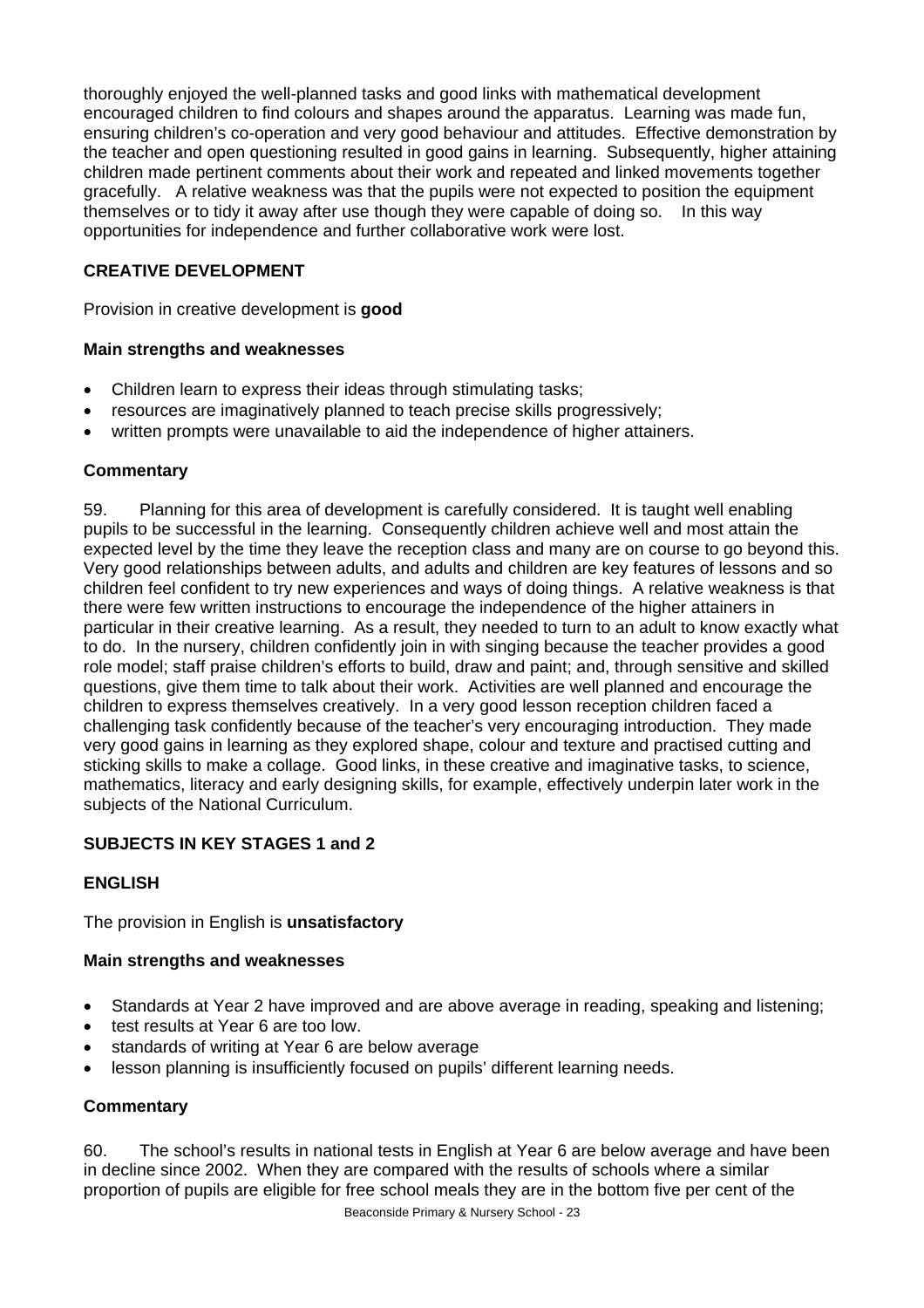country: this has been the case in three of the last five years. This is because, too few pupils achieve the higher levels although results are sometimes influenced by the proportion of pupils with special educational needs in the age group. Girls generally do better than boys. Pupils' achievement generally is unsatisfactory, particularly so for higher-attaining boys.

61. The standard of work seen in the present Year 6 is lower than it was at the time of the last inspection and is consistent with below average standards because of weaknesses in writing. Higher-attaining pupils write to a standard which at least matches the expectation for their age. For example, a letter giving advice on how to put on a play was properly laid out, to the point and accurate. However, the writing of pupils in the middle and lower attainment groups contains mistakes in sentence structure, grammar, spelling and punctuation which should have been overcome by this stage. In one instance, the accompanying preparatory work accurately depicted the desired content but the resulting writing was brief, untidy and miss-spelt. This points to gaps in skills development in the past.

62. Standards of reading are satisfactory overall, but with a big range of attainment. The highest attainers are fluent readers and in the middle range, pupils read the words mostly accurately but need much coaxing to talk about what they read. The lower attaining pupils are laborious in their reading, having few effective strategies for tackling words they do not know, frequently misreading words by guessing them from the initial letter or the shape.

63. Standards of speaking and listening are broadly average. Most pupils are confident talkers in informal situations where they feel in control of the conversation. In formal settings, the highest attaining pupils speak well. Others, though they have ideas, lack confidence and are diffident about expressing them.

64. Standards at Year 2 have improved since the last inspection, when pupils' writing was below expectation. In the school's 2004 test results, pupils' scores were above average in reading and well above average in writing. They were higher than the previous two years, and compared favourably with the scores of similar schools. Building on the good standards of the nursery and reception, the pupils achieve satisfactorily overall to reach above average standards in speaking, listening and reading by the end of the year. In the present Year 2 there is a significant proportion of pupils who have special educational needs. The overall improvement follows a careful re-appraisal of teaching methods. For example, improved speaking and listening is the result of increased opportunities to discuss matters of importance to pupils. Time set aside for discussion, when pupils are expected to listen to each other and speak in turn, is one such timetabled lesson which has helped the pupils improve standards. Standards in writing are not as high as those shown in the 2004 tests and are average. The best writing employs different styles; other writers have interesting ideas which are masked by immature skills.

65. The quality of teaching is inconsistent though satisfactory overall in Years 1 to 6. However, the pupils' underachievement indicates that this has not always been the case. It is good for the pupils who have special educational needs and they achieve well as a result. In small groups, a warm supportive attitude on the part of the teacher and an open discussion of strategies for success gives pupils the confidence to try hard. Skilful questioning helps them to focus on the matter in hand. Where teaching and learning are unsatisfactory it is because, despite careful planning, underlying subject knowledge is not sufficiently strong to promote general and specific English skills well enough. In the best of the other lessons, the teachers' good subject knowledge results in clear explanations; good instructions ensure pupils know what they have to do. Lessons are well organised and classrooms well managed so that full use is made of the time available. Nevertheless, in some, planning does not always focus sufficiently on pupils' different needs and on identifying exactly what is to be learned to meet them. As a result the pupils are not always sufficiently well challenged and their learning slows down. Insufficient use is made of the final few minutes of a lesson when the class is all together to review what has been learned and prepare for the next lesson.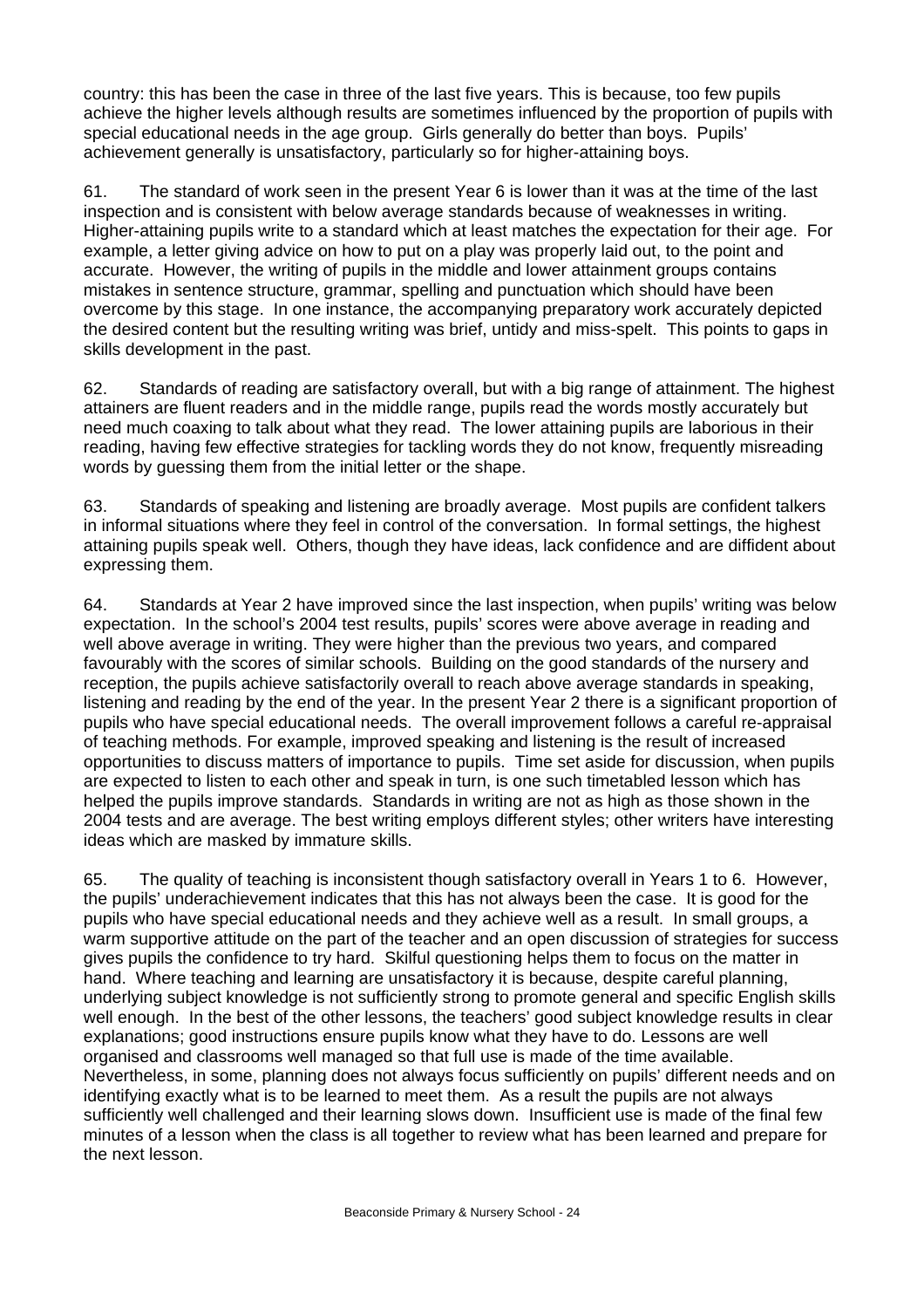66. Recent changes have injected a new rigour into the leadership of the subject and a number of well-judged management strategies have followed alongside support from the local education authority. Test results are analysed and lessons drawn from them for future planning. The careful scrutiny of pupils' work, sometimes using outside help to achieve consistency with other schools, has identified gaps in what they have learned, and has guided a programme of curricular and staff development. Meetings with parents have explained the school's approach and given advice about how pupils can best be helped at home. It is too soon to see a significant improvement in overall standards, but the measures taken are appropriate. Leadership and management are satisfactory.

## **Language and literacy across the curriculum**

67. The links between English and other subjects are satisfactory. Non-fiction writing features well in science. History work on Victorian children offered good opportunities for reading different kinds of text and to evaluate information. Personal, social and health education lessons and drama lessons provide effective opportunities for speaking and listening though some opportunities are incidental rather than planned.

# **MATHEMATICS**

Provision in mathematics is **unsatisfactory** 

## **Main strengths and weaknesses**

- pupils with special educational needs achieve well; the more able pupils underachieve;
- the leadership and management of the subject are unsatisfactory;
- the assessment and checking of the pupils' progress are underdeveloped.

## **Commentary**

68. From 2001 onwards standards in mathematics at Year 2 have been close to the national average. The school's 2004 test results show that standards rose to well above the national average and higher attainers did particularly well. The inspection judgement is that standards are above average at Year 2 which takes into account the higher than usual proportion of pupils who have special educational needs. Pupils are achieving at a satisfactory level in Year 1 and Year 2 because the subject leader works in close liaison with the Foundation Stage manager to ensure a smooth transition in the pupils' learning based upon a good exchange of assessment information. Outcomes from the Foundation Stage profile are shared and mostly used to adapt lessons for the different groups of pupils and this means that lessons are closely matched to the pupils' needs.

69. Standards at Year 6 show a different picture with results well below the national averages in 2003 and 2004. The school's 2004 national test results showed a huge decline in standards since the last inspection when pupils' attainment was above average. The inspection judgement is that standards are broadly average at Year 6 but this also represents a decline from the last inspection.

70. Support from the local education authority has helped to raise standards at Year 6. However, the pupils' achievement is unsatisfactory over time in Year 3 to Year 6. This is due to several factors. The subject leaders have not yet fully implemented a consistent system to monitor the pupils' progress throughout these year groups. As a result, potential underachievement is not identified early enough. The results of tests are analysed but the information is not always well used to adjust teaching plans. Though the pupils have targets they are not linked closely enough with daily learning and, consequently, are not referred to in lessons and are difficult for teachers to manage easily. Planning is inconsistent. Teachers use a variety of sources to plan lessons. This makes it hard to monitor progress from term to term. Because lesson planning does not always address the pupils' different levels of attainment, the more able do not achieve their potential. Teachers regularly mark pupils' work but little guidance is given to enable pupils to know how to improve.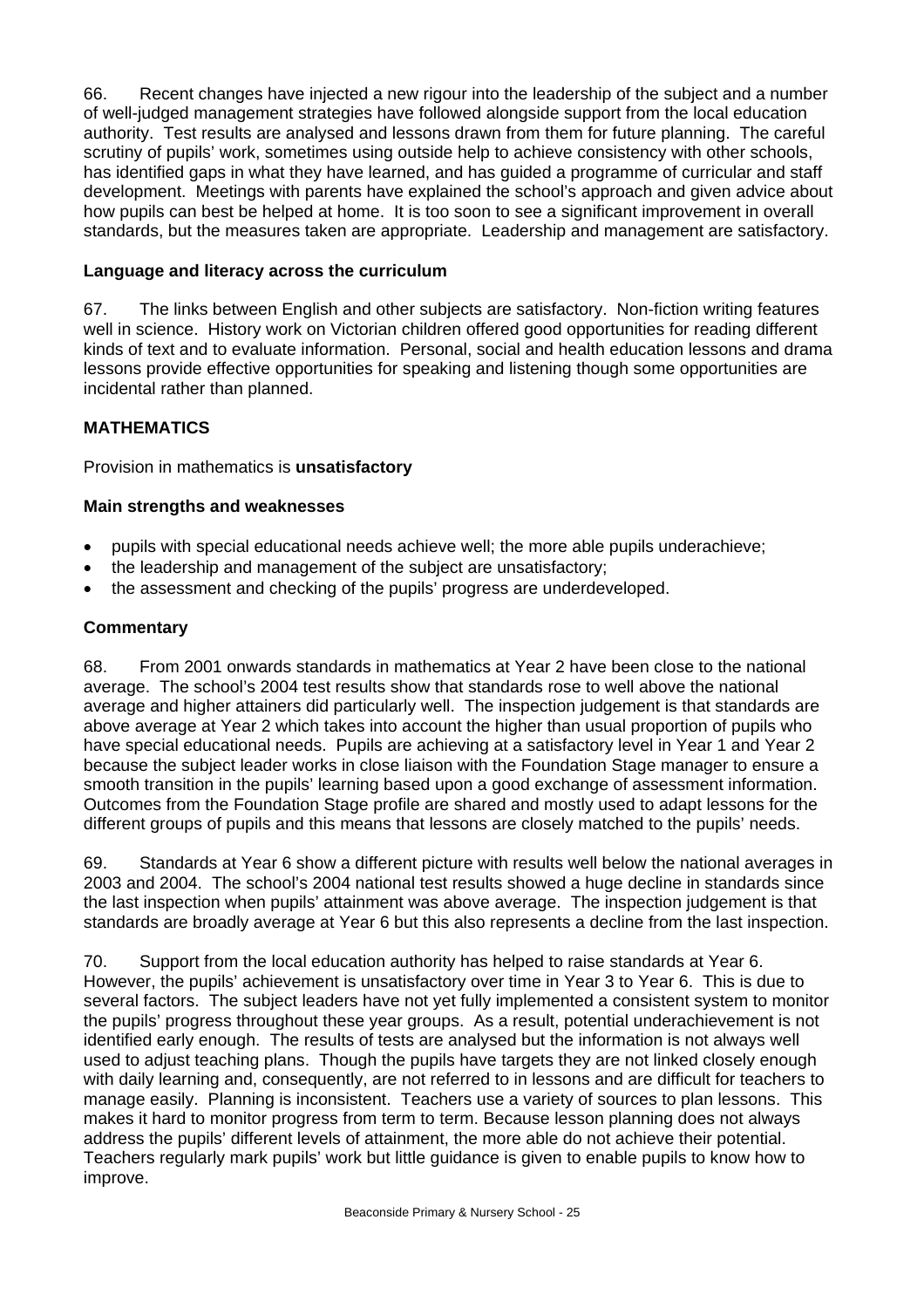71. The pupils who have special educational needs make good progress. This includes the able autistic pupils and those who have a hearing impairment because work is well matched to their needs.

72. The quality of teaching and the consequent learning ranges from unsatisfactory to good. It is satisfactory overall but gaps in the pupils' knowledge and skills in Years 3 to 6 indicate that this has not generally been so. A lack of consistent systems to plan and assess pupils' work shows fragility in the school's management to sustain the standards already reached. In most lessons, the pupils work hard with enjoyment and have a positive attitude to mathematics. Good relationships and rapport between teachers and pupils mean that the lessons generate humour. This helps the pupils to grow in confidence and contribute to lessons knowing that their responses will be valued. Resources are usually attractive and well-prepared maintaining pupils' motivation and concentration. Effective use of whiteboards in some lessons demands all pupils to be fully involved and the pace of learning is brisk. Teaching assistants encourage pupils to listen when the teacher is speaking, quietly interpreting or explaining learning again to help the less able pupils or those with particular needs to achieve the lesson objective. Where lessons were less successful, weaknesses in lesson planning meant that tasks were insufficiently well matched to the attainment of different groups of pupils and, as a consequence, pupils lost interest and became noisy because they lacked challenge.

73. The school has rightly identified improving standards in mathematics at Year 6 as a priority in the current school improvement plan. Despite this, inconsistency in practice remains and overall the pupils' very good behaviour, enthusiasm and attitudes to learning are insufficiently harnessed to bring about secure improvement in standards. Leadership and management of the subject are unsatisfactory because external support is required to enable the roles to be properly discharged.

## **Mathematics across the curriculum**

74. The use of mathematics in other subjects is unsatisfactory. Pupils apply their mathematical skills such as using graphs and tables in science and designing layouts on computers. However, opportunities are incidental rather than part of a planned programme of learning to promote the use of mathematics in other subjects.

# **SCIENCE**

Provision in science is **unsatisfactory**

# **Main strengths and weaknesses**

- Standards fluctuate considerably from year to year and are below average in the current Year 6;
- in a number of lessons the needs of the highest and lowest attainers are not met;
- the monitoring of provision and standards is unsatisfactory.

# **Commentary**

75. Standards are average in Year 2 and below average in Year 6. This is a decline since the last inspection. Pupils achieve at a satisfactory rate in Years 1 and 2 but achievement in Years 3 to 6 is unsatisfactory.

76. In recent years, standards in science have fluctuated between above average and well below average nationally. The school's prediction is that standards of the current Year 6 are likely to be well below average by the end of the year. In spite of this prediction there has been no systematic identification of the necessary broad range of strategies needed to make urgent improvements although improvements are taking place to some aspects of the provision. These are beginning to raise standards, hence the inspection judgement that standards are below average.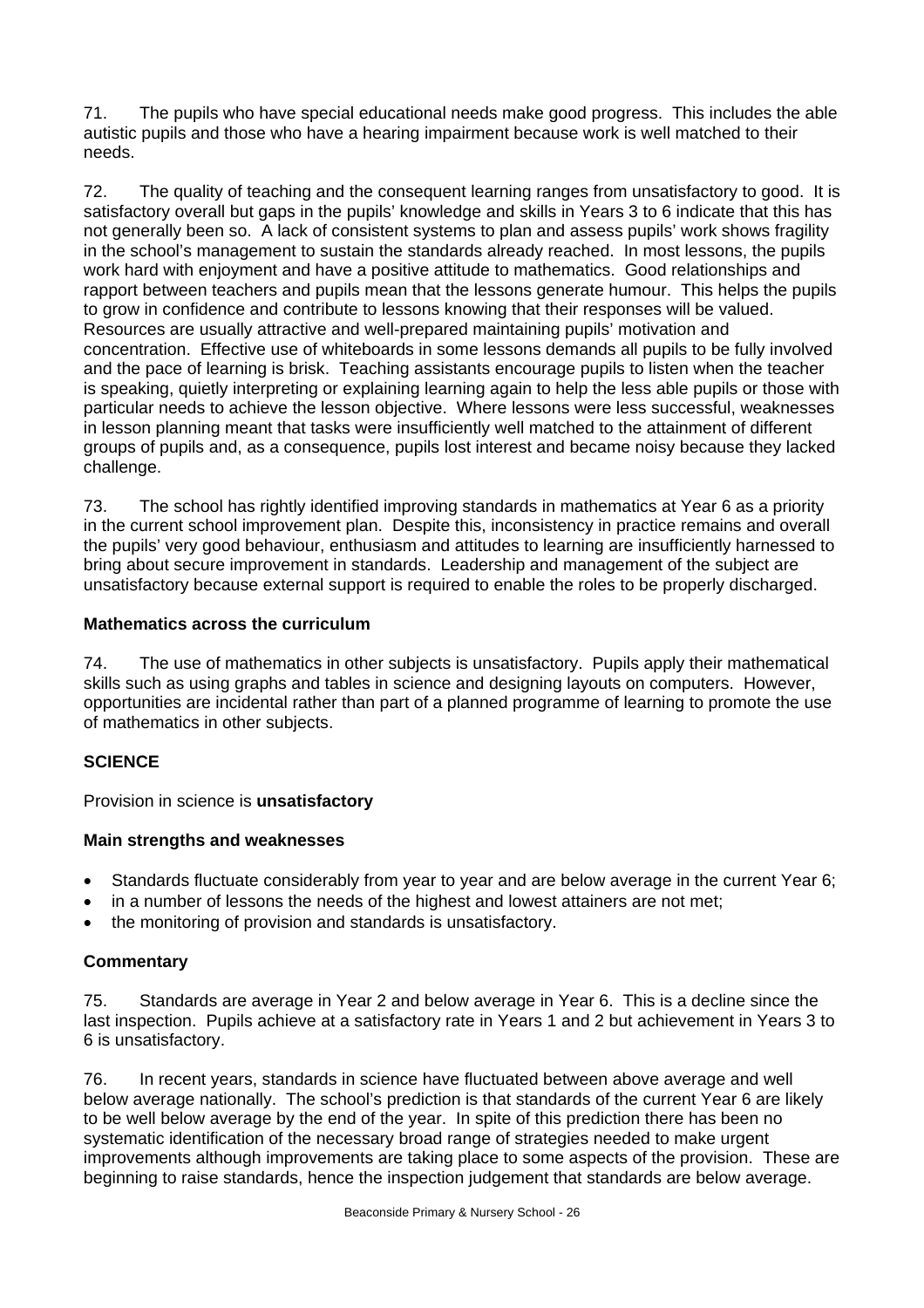77. The gradual improvement owes much to an effective use of an area of the school grounds the forest school - that is well laid out for work in science and is used expertly, especially in Years 1 and 2 and increasingly in Years 3 to 6. Some good use is made of technological aids such as the interactive whiteboard on which teachers project information and pupils write their own contributions.

78. The quality of teaching is variable and unsatisfactory overall; as a result, the pupils' learning is also unsatisfactory. The best teaching is characterised by good explanations of work that stimulate pupils to use more scientific vocabulary when, for example, discussing what they have learned or are about to investigate. Because the school's monitoring of teaching and its analysis of the strengths and weaknesses in pupils' knowledge, understanding and skills are not reliable and effective, teachers find it difficult to match the level of work accurately to pupils' learning needs. As a result, from time to time both higher and lower attainers suffer from mismatched work. Some lessons are timetabled to last for forty minutes and tend to start late. This makes it difficult to plan work that is substantial enough to be as productive as teachers aim for; such lessons can be rushed, so that there are insufficient opportunities for both consolidation and exploration of new ideas leading to unsatisfactory achievement.

79. The recently appointed specialist subject manager satisfactorily works alongside an experienced colleague so that both partners of the subject benefit from the arrangement. Already the use of some specialist teaching in Years 3 to 6, together with a growing use of links with other subjects, especially literacy, is resulting in more pupils expressing enthusiasm for the subject; this is helping to improve their learning. However, plans have yet to be implemented to improve the monitoring of standards, teaching and learning and to improve assessment.

# **INFORMATION AND COMMUNICATION TECHNOLOGY**

Provision in information and communication technology is **satisfactory** 

## **Main strengths and weaknesses**

- Teachers have good knowledge and skills and ensure that the pupils make good use of the computer suite;
- information and communication technology is used satisfactorily in other subjects;
- assessment is underdeveloped;
- technical difficulties are limiting pupils' learning and achievement.

## **Commentary**

80. Standards in information and communication technology match national expectations at Year 2 and Year 6. This is an improvement since the last inspection for the pupils in Year 2 when standards were below the expected level. Pupils in Year 2 now confidently talk about how they use computers to help them with their work in other subjects.

81. This improvement has been achieved because of the action the school has taken to improve the subject knowledge of teachers and teaching assistants. As a result, the teaching force is confident and has the skills to help the pupils to achieve satisfactorily. The quality of teaching is satisfactory overall. Strengths are in the way in which teachers explain tasks well and give clear instructions. Teaching assistants are deployed well to support the pupils who have special educational needs. Teaching and learning are frequently linked to other subjects helping the pupils to use their growing computer skills purposefully. For example, in a lesson seen where the teaching and learning were good the pupils were required to develop graphic skills in order to write an article for a newspaper. Where teaching and learning, though satisfactory, are weaker it is because of a lack of precise match of task to the pupils' needs. There is little systematic assessment of pupils' progress and this is adversely affecting the planning of lessons because teachers are unclear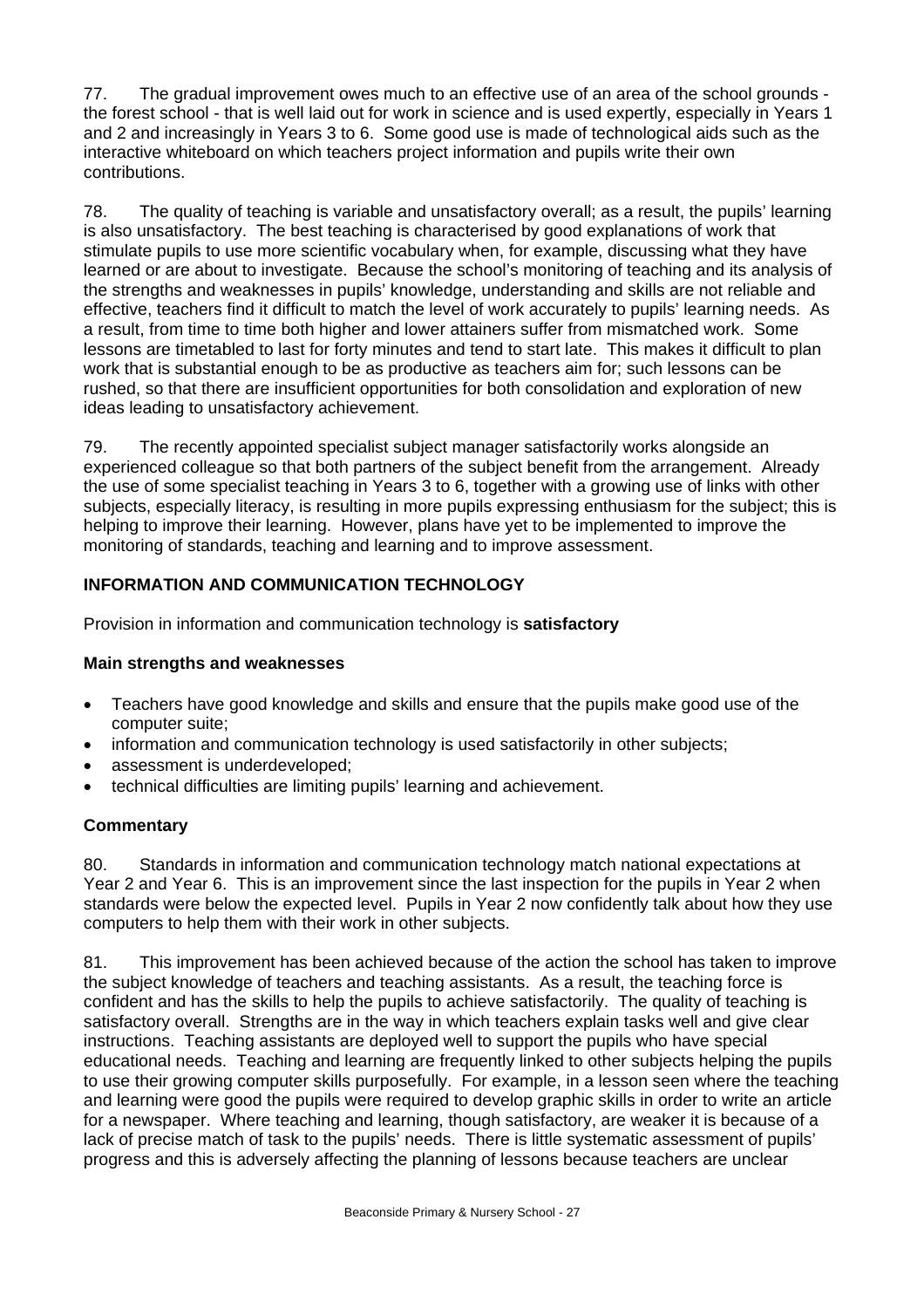exactly what the pupils know, understand and can do. A portfolio of pupils' of work is insufficiently helpful because it is not levelled against national standards.

82. The computer suite is a good resource and all classes have a regular access to it as well as to a bank of wireless laptop computers. This enables the pupils regularly to develop and apply their skills. Pupils are enthusiastic and they work well together sharing ideas. However, the technology is not free from technical difficulties. This causes loss of learning time and frustration in teaching and learning. Teachers try to make the best of the situation and resolve the problems but the inevitable outcome is that pupils do not achieve as much as they could. The monitoring of the subject is unsatisfactory.

## **Information and communication technology across the curriculum**

83. Information and communication technology supports work in English, art and design and history satisfactorily. For example, pupils used their knowledge of the Victorians to create hyperlinks to link pages on a research document. Pupils in Year 2 were able to import pictures into their text to illustrate their writing.

# **HUMANITIES**

84. No teaching was seen in geography or religious education because lessons were not timetabled for these subjects during the inspection. As a result no judgements are made on provision, teaching and learning in these subjects. In **geography** no judgement is made on standards because there was no work available to scrutinise.

. 85. In **religious education** standards at the last inspection were judged to be generally above average by the end of Year 2 and Year 6. Examination of older pupils' work shows some inconsistencies in the amount, quality and quantity of work. It was apparent from discussions with pupils in both Year 2 and Year 6 that few pupils had acquired a good depth of understanding about the subject. Recent emphasis on other subjects and reduced monitoring of religious education has led to a lower profile for the subject and a dip in standards to broadly meeting the expectations of the Agreed Syllabus. Improvement since the last inspection is therefore unsatisfactory. In discussion, Year 6 pupils show that they are introduced appropriately to the main aspects of major world faiths although they have difficulty in comparing them and in using technical terms. The curriculum and pupils' work shows that due emphasis has been placed on learning about the traditions and beliefs of other faiths and cultures although in discussions only higher attaining pupils spoke in an informed way about the Sikh and Hindu religions, for example. Overall, pupils' books show little evidence of reflection in their personal writing in response to what they had learned about religion. Insufficient emphasis is placed on monitoring curricular plans to ensure that knowledge, skills and understanding are being taught in a progressive way. Assessment procedures that would provide the school with a more consistent view of pupils' progress and attainment remain underdeveloped as at the last inspection. There is insufficient use of information and communication technology to support the subject.

## **History**

Provision in history is **satisfactory**

## **Main strengths and weaknesses**

- Pupils enjoy the subject and work hard;
- teaching makes good use of technological aids;
- work is not often enough matched to the needs of the highest and lowest attainers.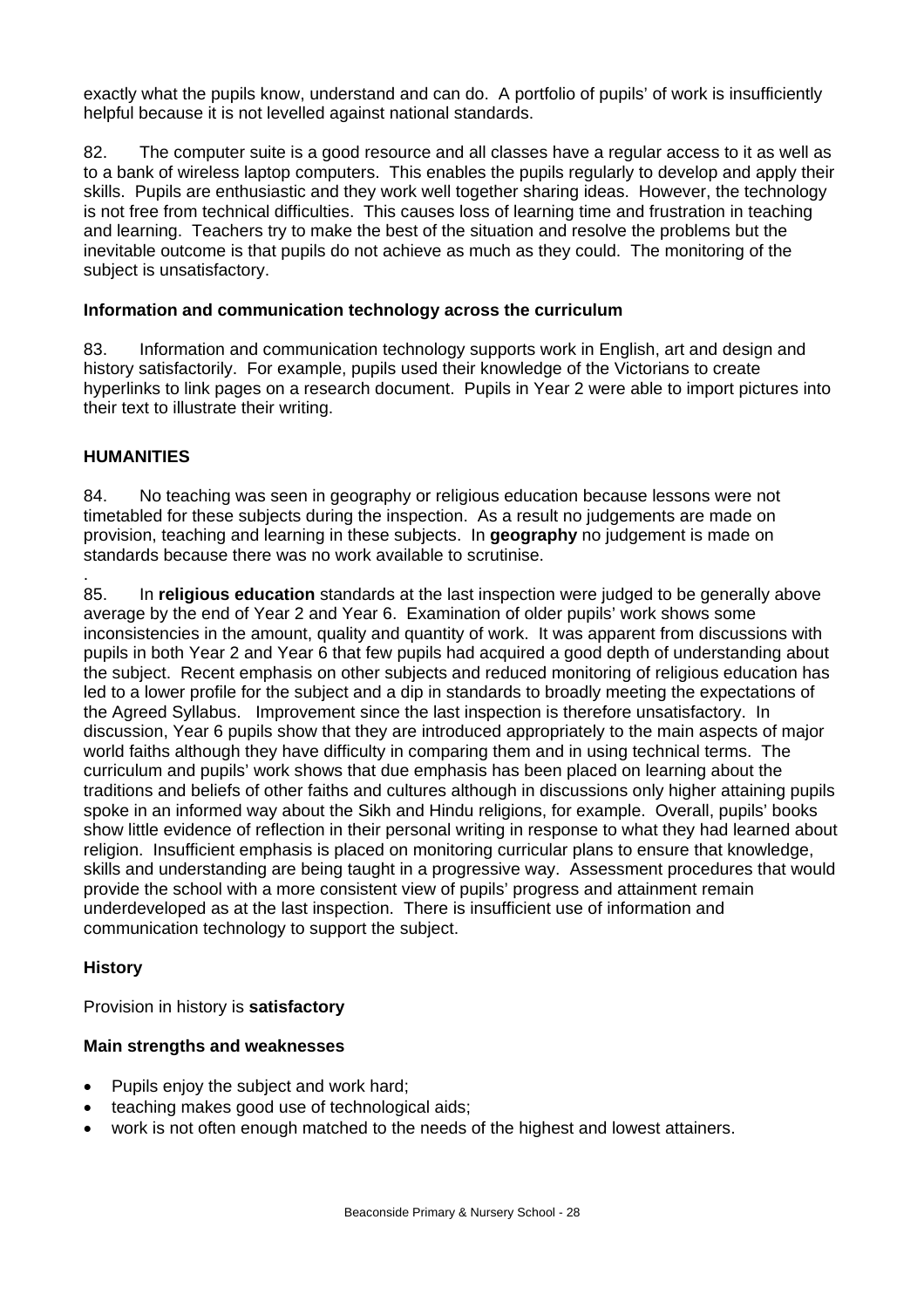# **Commentary**

86. Pupils in all years achieve satisfactorily and standards are at nationally expected levels at the end of Year 2 and Year 6. Teaching is satisfactory overall. This matches the situation when the school was last inspected.

87. In the best teaching, the pupils respond with enthusiasm to the teachers' clear explanations and their good use of internet web-sites and inter-active whiteboards; these allow teachers to present attractive and pertinent materials and the pupils to participate fully. For example, a Year 4 lesson linked information and communication technology with history. Because the teacher had prepared the lesson and the resources with care and skill, pupils were able to demonstrate well what they already knew. With some support they accessed an appropriate website, used their knowledge to invent new names for Viking settlements and entered these into the computer. The lesson was fun and learning moved at a good pace. In a Year 6 lesson it was the teacher's clear, accurate and stimulating explanations that captured pupils' imagination and took learning forward at a very good pace.

88. In other lessons teaching and learning are less effective. This is partly because the assessment of what pupils learn is not sufficiently systematic to be used to guide subsequent work. Senior managers do not have a sufficiently accurate view of overall standards; leadership and management are unsatisfactory. Lower attainers in Year 6 do not understand sufficiently well that different accounts of things in the past may be from a range of standpoints and they take information at face value rather than comparing it with other sources. Higher attainers in Year 2 know a good deal about, for example, Guy Fawkes and the Celts but teaching has not given them the capacity to make links between the different things that they know so that they confuse fact with legend and with semi-fictional films. Nonetheless, teaching has engendered such enthusiasm for the subject that with directed leadership the school is well placed to make improvements.

## **CREATIVE, AESTHETIC, PRACTICAL AND PHYSICAL SUBJECTS**

89. In design and technology and art and design insufficient lessons were observed to make an overall judgement on provision or the quality of teaching and learning.

90. In **art and design,** standards are above expectation at the end of Year 2 with strengths in the way in which the environment is used to promote the subject. Standards are below the expected level at the end of Year 6 and lower than at the last inspection. Weaknesses are in the pupils' attainment in drawing and in their knowledge of other artists. The activity afternoon discussed earlier where groups of pupils from Years 3 to 6 work together produces variable quality in teaching and learning in art and design. In a lesson where the teaching and learning were good, strengths were in the way that the pupils' needs were identified and met through day-to-day assessment. Where teaching was unsatisfactory there was considerable lack of challenge for pupils in Year 5 and Year 6. The planning did not make clear the difference in expectation between the pupils in the different age groups and, although the pupils enjoyed the task, expectations of the older pupils' achievement were low. All worked at a similar level which for pupils in Year 6 was below the expected level nationally.

91. In **design and technology,** standards have improved at the end of Year 2 since the last inspection. Across the school the pupils' attainment meets the levels expected nationally. A strength is in the pupils' understanding of food technology and a relative weakness is in control technology. The assessment of what the pupils have learned is unsatisfactory.

## **Music**

Provision in music is **satisfactory**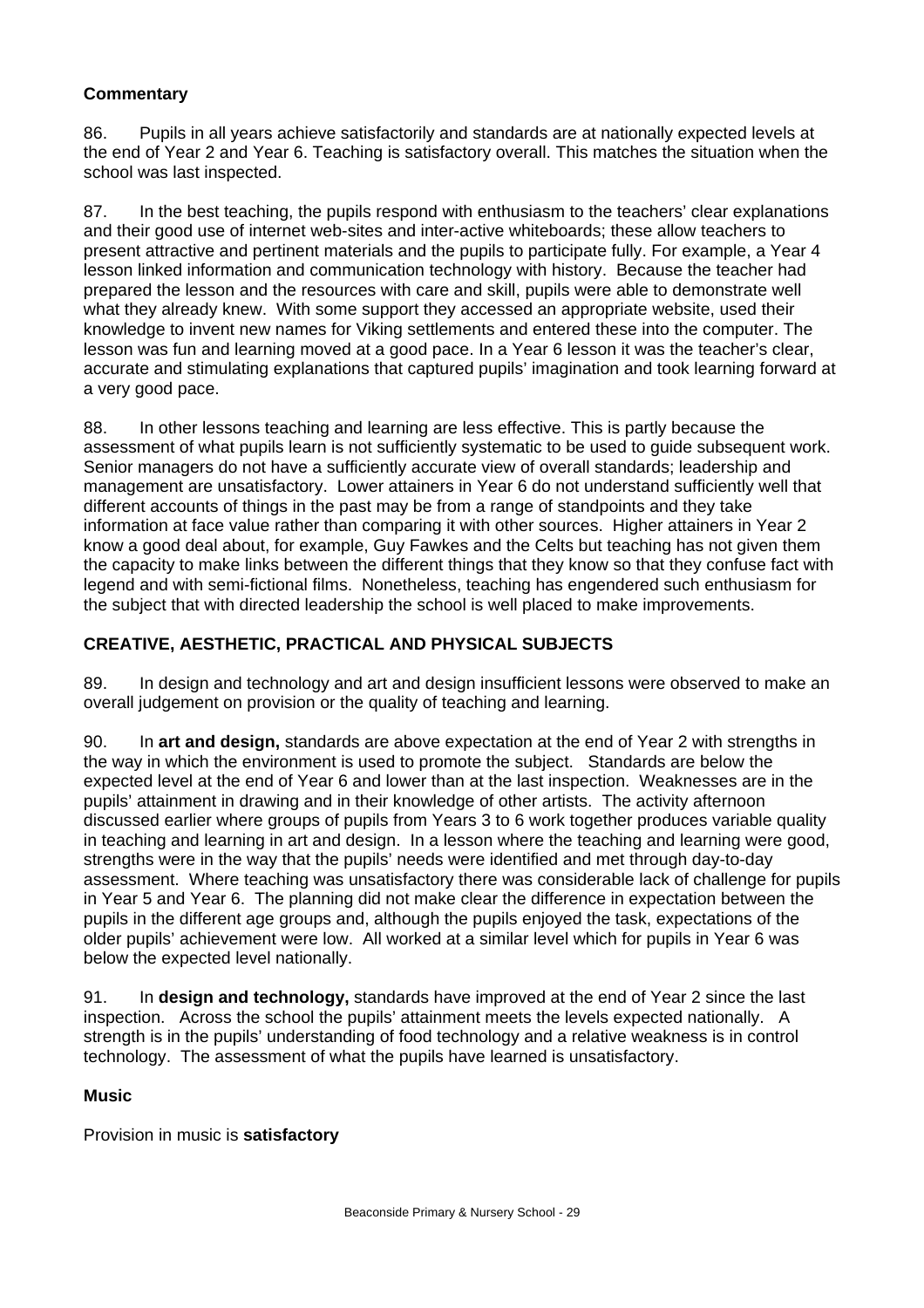## **Main strengths and weaknesses**

- Pupils enjoy music and are keen to make progress;
- the quality of teaching is good, supported by a new scheme of work;
- the leadership and management focus insufficiently on monitoring standards and achievement.

## **Commentary**

92. Whether in music lessons during school or in the choir after school pupils clearly enjoy music and are eager to join in. Fourteen pupils, mainly from Year 3, stayed after school for choir. Year 6 pupils in discussion talked cogently about recent work. Pupils in a Year 4 lesson worked energetically to perfect a seven-in-a-bar ostinato and a high proportion succeeded in doing so and achieved well by the end of the lesson.

93. Standards in singing and playing are in line with those to be expected of pupils the same age and, generally, pupils' achievement is satisfactory by the end of Year 2 and Year 6. The singing in assembly was tuneful, with some boys singing particularly well. Singing by younger pupils, however, sometimes tends to sacrifice quality of tone to enthusiasm. Pupils play percussion instruments for the most part accurately, listening with care and steadily developing performance skills under the patient encouragement of the teacher. Some pupils in Year 2 find it difficult to name the instruments they are using or to keep them quiet when starting a new task or preparing a performance.

94. The quality of teaching is good, influenced by a newly introduced music scheme which teachers have appreciated. A sequence of well-planned tasks carries the lessons forward so that pupils learn new techniques appropriately. A strong relationship between pupils and teacher leads to good lesson management and encourages pupils to participate. However, opportunities are missed for pupils to evaluate each other's work, and thus consolidate what they have learned, and to practise using subject terminology. Pupils who have special educational needs are fully involved in lessons and achieve well, sharing their enjoyment in music with the rest of the class.

95. The leadership and management of the subject are unsatisfactory, principally because in the absence of formal arrangements for assessment there is no systematic way for pupils' standards and achievement to be recorded or monitored with the result that neither teachers nor pupils know whether pupils are making as much progress as they could. There are no judgements on overall standards in music at the last inspection so improvement since then cannot be judged.

## **Physical education**

Provision in physical education is **satisfactory** 

## **Main strengths and weaknesses**

- The pupils' enjoy keeping fit and have very good attitudes to the subject;
- the use of demonstration helps to improve the pupils' skills:
- assessment is unsatisfactory;
- extra-curricular competitive sport is very limited.

## **Commentary**

96. Standards are above those typically expected by the end of Year 6 in games and have improved since the last inspection. Pupils' attainment is at the expected level in dance. By the time they leave the school the majority of pupils meet the standards expected in swimming. For example, the majority of pupils in Year 3 can already swim and are confident in water. At the end of Year 2, standards are broadly typical for the pupils' ages in games and dance. Equality of opportunity is provided for all pupils, and those who have special educational needs have the necessary support such as extra instructions for the able autistic and the hearing impaired pupils or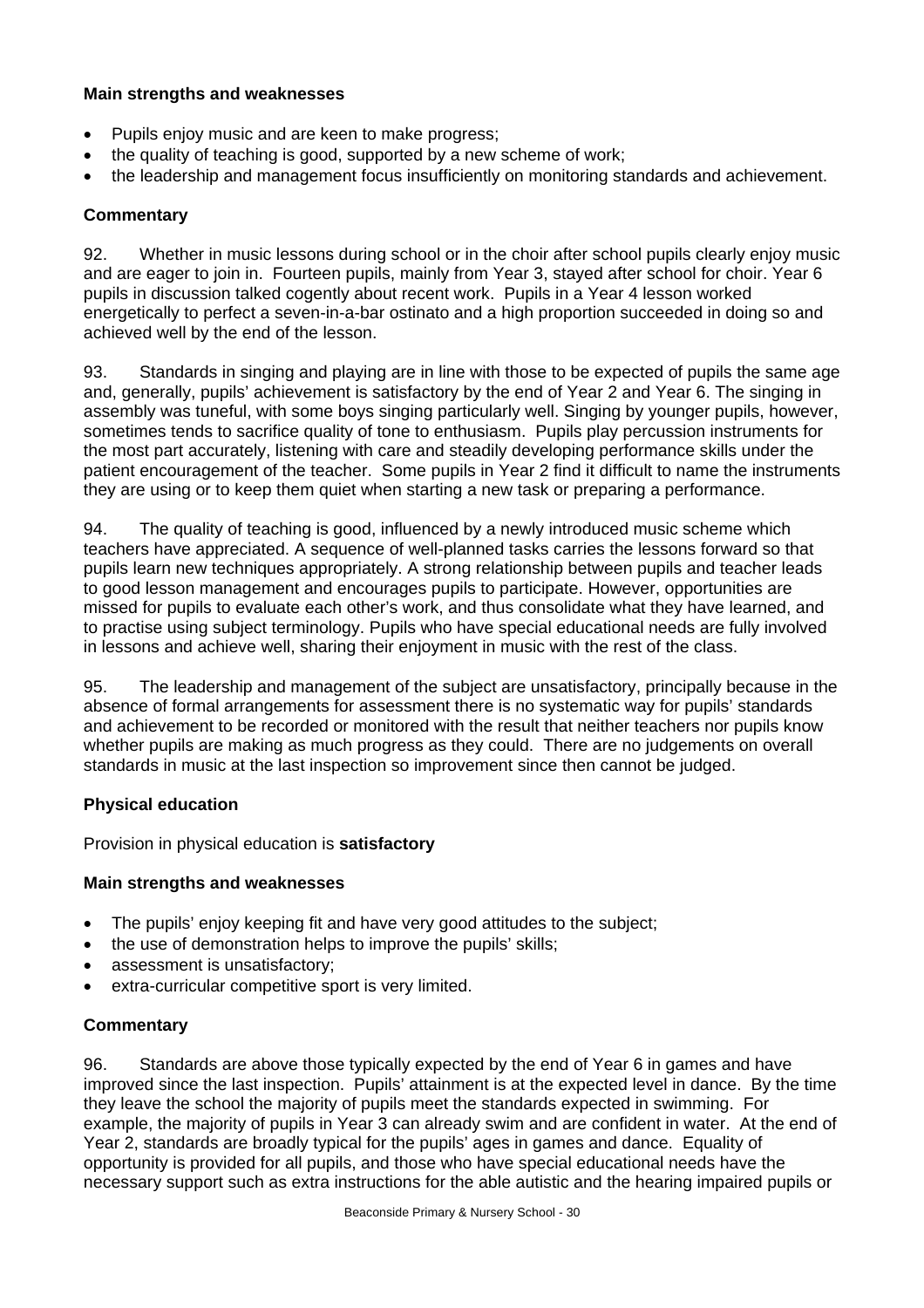the help of an adult to help them achieve well. The pupils' achievement is good overall. There was no judgement on overall standards at the end of Year 6 at the last inspection so improvement since then cannot be judged.

97. The quality of teaching and learning is good and effective use is made of demonstration by the adults so that the pupils know exactly what is expected of them and make good gains in developing skills at games and dance. Questioning drawn from the teachers' good subject knowledge elicits a good response from pupils and helps to develop their use of subject terminology so that discussion is reasonably precise and focused. This also helps the pupils at the end of a lesson when they have to make a pictorial record of their completed work. Very good relationships mean that pupils co-operate very well and give of their best. As a result team work is strong by Year 6. Pupils have very good attitudes to keeping fit and are self-motivated to practise and improve their skills. Once the lessons start, good use is made of time and the pupils have sufficient opportunity to practise new skills and apply them. The majority of pupils have two hours allocated for physical education which on paper meets the government's expectations. At the beginning of some lessons there is a lack of urgency, however, and pupils are allowed too much time to change into their kit which erodes the time for physical development. In lessons seen in Year 5 and Year 6, a minority of pupils had no kit and had to observe the lesson rather than join in with the games and dance. The teaching response to this lacked urgency.

98. The very good outside accommodation is used well in lessons but under-used after school because there are few opportunities for pupils to take part in competitive games against other schools. This is a concern of parents. The subject is satisfactorily led but management is unsatisfactory because of a lack of systems for rigorous self-evaluation. As a result, aspects such as assessment have not been developed sufficiently; it is left to the class teachers and is inconsistently applied. Because of this, higher attainers do not always reach the standards of which they are capable. For example, in a Year 6 dance lesson, pupils were not expected to complete their routines by paying good attention to how foot and hand movement could contribute to the dance.

# **PERSONAL, SOCIAL AND HEALTH EDUCATION AND CITIZENSHIP**

Provision in personal, social and health education is **good** 

# **Main strengths and weaknesses**

- Personal, social and health education is well supported by the strong school ethos and its success in including all pupils whatever their needs;
- the co-ordinator has had limited opportunities to monitor and improve the provision.

## **Commentary**

99. Personal, social and health education is taught effectively as a separate subject as well as having a positive contribution to the learning experiences in the whole curriculum. As a result, pupils achieve well. Planned lessons feature in every class over the school year. It is also embedded into the every day work of the school such as assembly where the hearing impaired children participate as the teachers sign in hymn singing. The good teaching and learning gives time for pupils to consider issues that are relevant to their personal development such as healthy eating, exploration of personal feelings and awareness of the misuse of drugs. Further learning occurs when issues from pupils' work and play are shared in class discussions. These are carefully listened to and difficulties resolved. A sensitive range of ways has been developed to enable pupils to raise issues. These include 'sharing boxes' placed discretely in the corridor and classrooms where pupils can post notes of their worries. This results in pupils' knowing that any individual problems can be dealt with in confidence.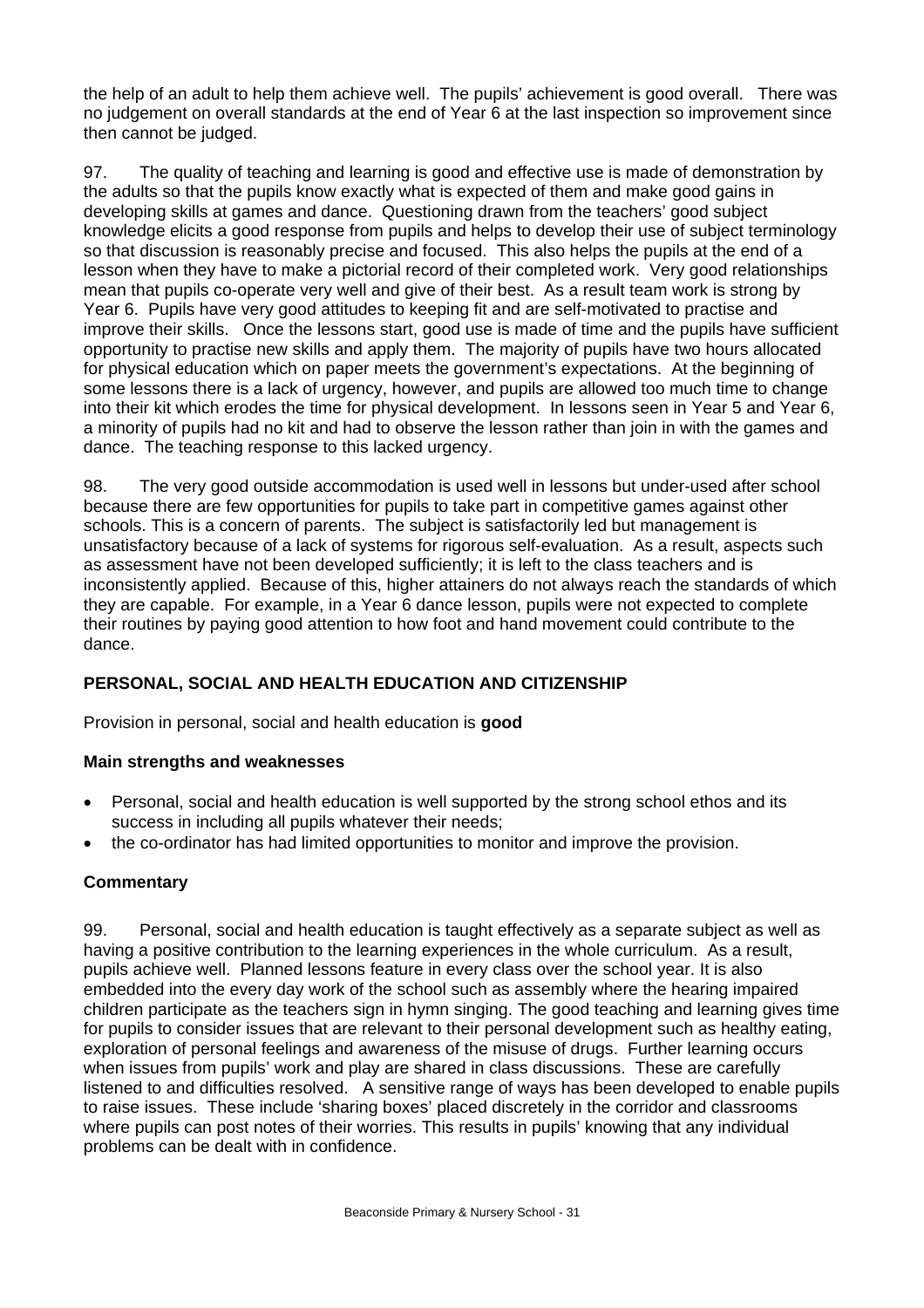100. Innovations such as the zone board and reward tokens positively improve the pupils' attitudes and behaviour in and out of the classroom. Parents at the meeting held prior to the inspection had concerns over this but the system is serving its purpose well. The regular experiences of learning in the forest school further support the pupils' personal development. The pupils are able to appreciate and respond to the natural environment through well-planned activities that help them to observe the seasonal changes and take practical steps to protect the birds. Pupils make and locate feeders that will sustain the birds through the winter giving the learning a real sense of purpose. The pupils, including those who have special educational needs, respond to such learning by sharing, taking turns and helping each other. This gives them the skills to develop good relationships with each other.

101. The satisfactory subject leadership, though newly appointed, is already bringing coherence to the teaching of the subject. Much has already been achieved. A new policy has been developed and a clear action plan has identified areas for further improvement. There are few opportunities to monitor the effectiveness of teaching and there is no formal assessment of the pupils' learning. This means there is limited information to help the subject leader identify and deal with weaknesses in provision.